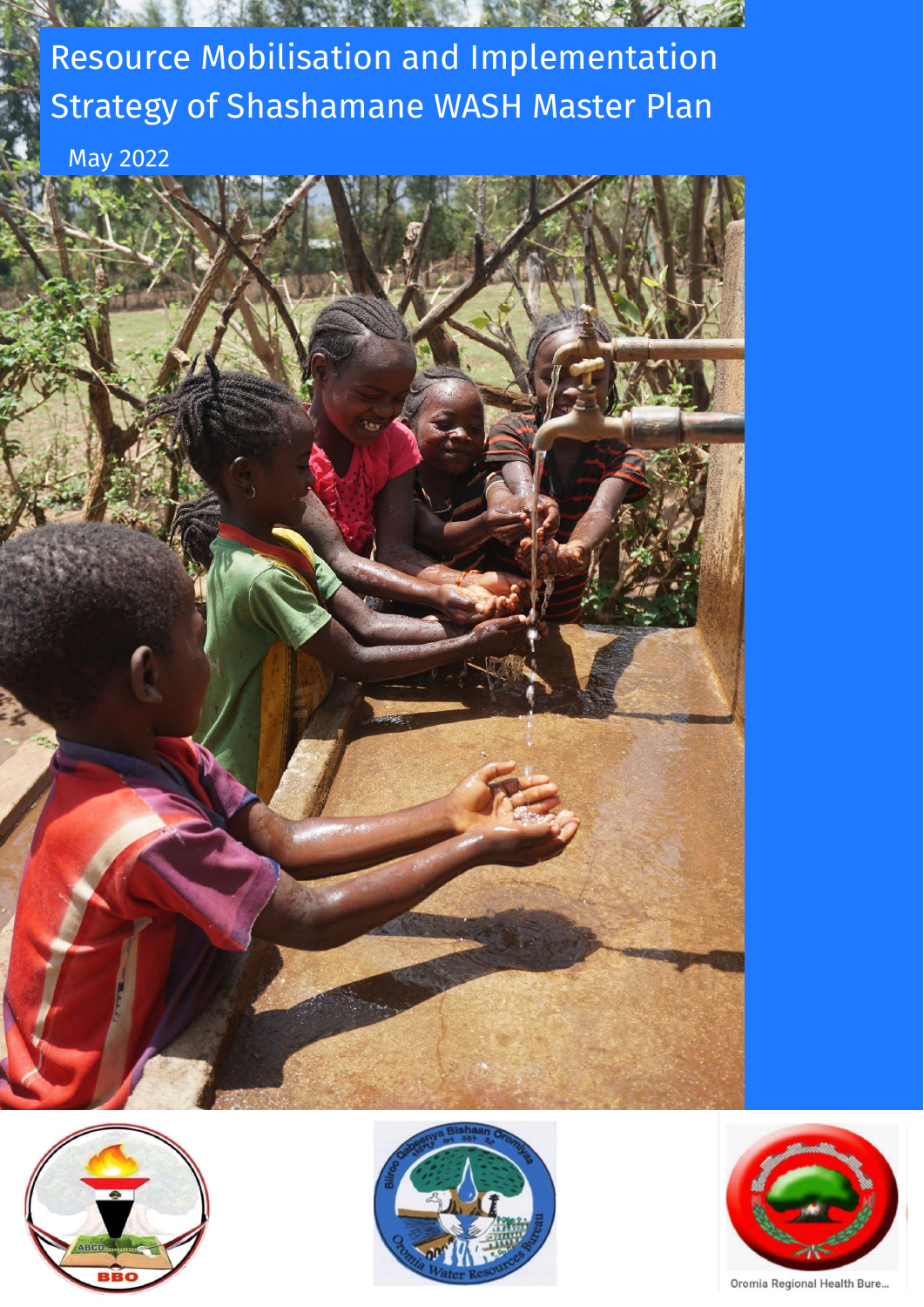# **Table of Contents**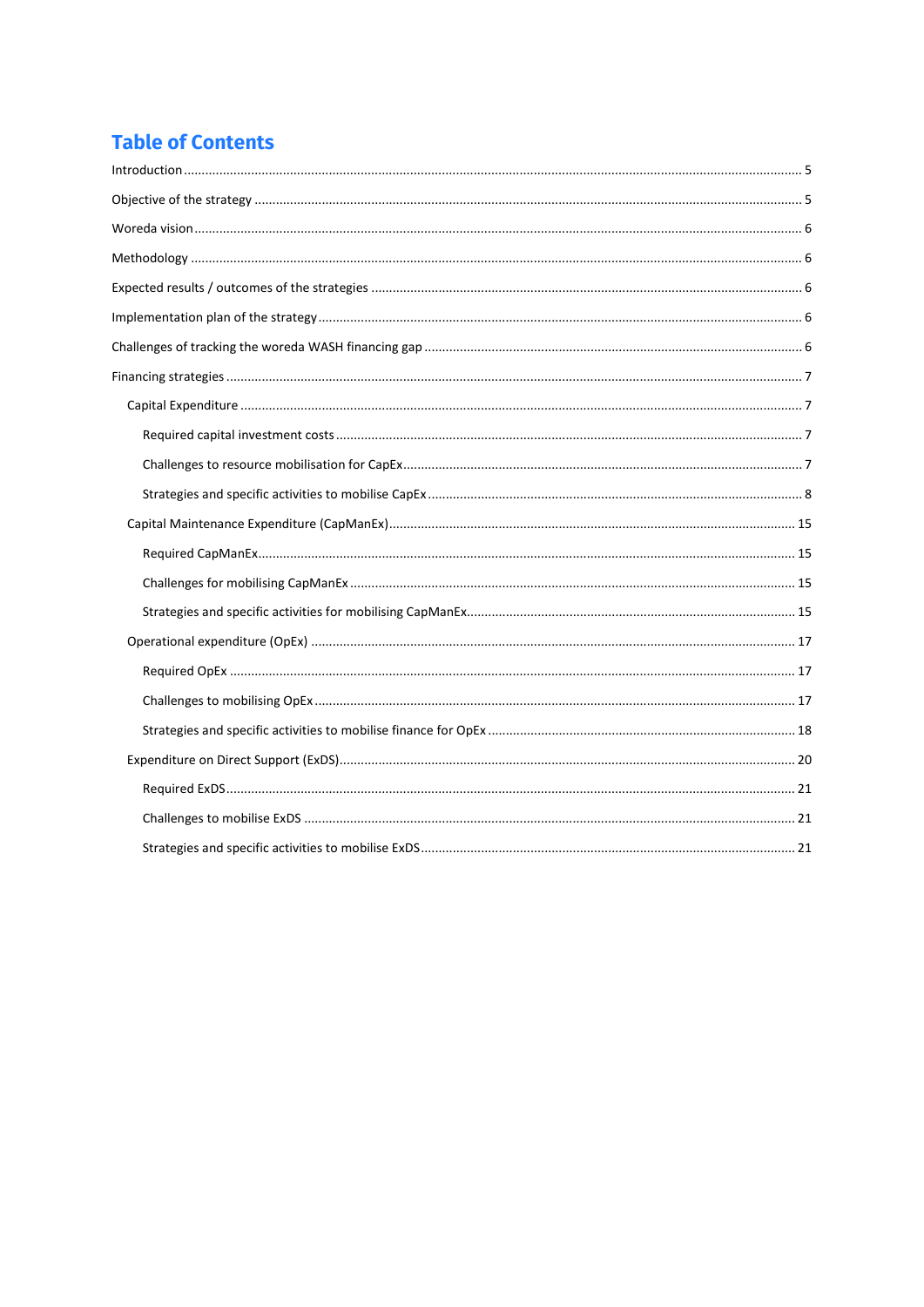# **List of Tables**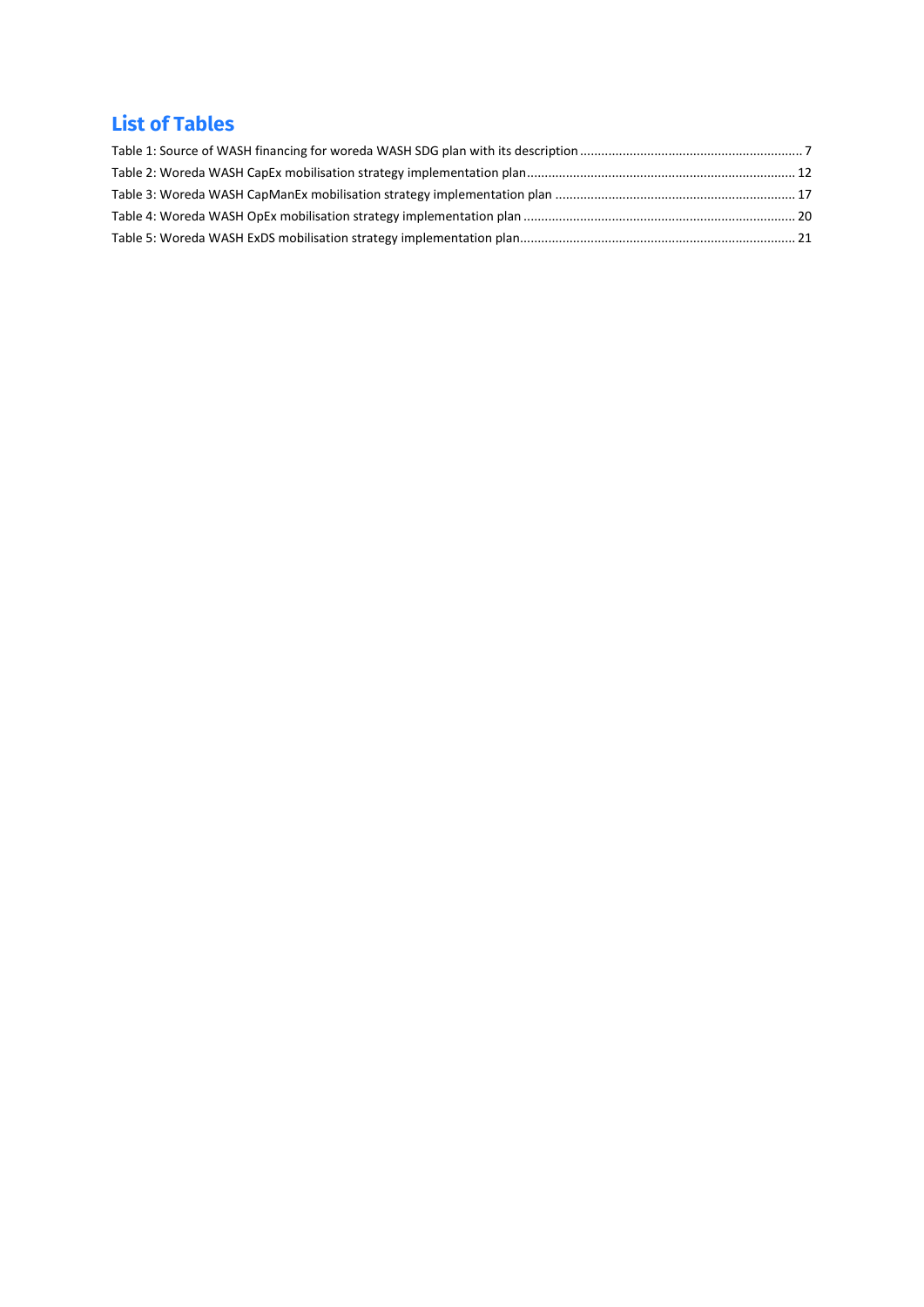# **Abbreviations**

<span id="page-3-0"></span>

| BCC           | <b>Behaviour Change Communication</b>               |
|---------------|-----------------------------------------------------|
| CapEx         | Capital Expenditure                                 |
| CapManEx      | Capital Maintenance Expenditure                     |
| <b>CLTSH</b>  | Community-Led Total Sanitation and Hygiene          |
| <b>CSO</b>    | Civil Society Organisation                          |
| ExpDS         | <b>Expenditure on Direct Support</b>                |
| ExpIDS        | <b>Expenditure on Indirect Support</b>              |
| ETB           | Ethiopian Birr                                      |
| HCF           | <b>Health Care Facility</b>                         |
| <b>HDA</b>    | <b>Health Development Army</b>                      |
| IEC           | Information, Education and Communication            |
| LCC           | Life-Cycle Costs                                    |
| <b>NGO</b>    | Non-Governmental Organisation                       |
| ODF           | Open Defecation Free                                |
| OpEx          | Operation and Minor Maintenance Expenditure         |
| <b>PTA</b>    | <b>Parent Teacher Association</b>                   |
| <b>SDG</b>    | Sustainable Development Goal                        |
| <b>SLTSH</b>  | School-Led Total Sanitation and Hygiene             |
| SME           | Small and Micro Enterprise                          |
| WASH          | Water, Sanitation and Hygiene                       |
| <b>WASHCO</b> | Water, Sanitation and Hygiene Committee             |
| <b>WWSC</b>   | Woreda WASH Steering Committee                      |
| <b>WWT</b>    | Woreda WASH Team                                    |
| <b>WWERD</b>  | Woreda Water and Energy Resource Development Office |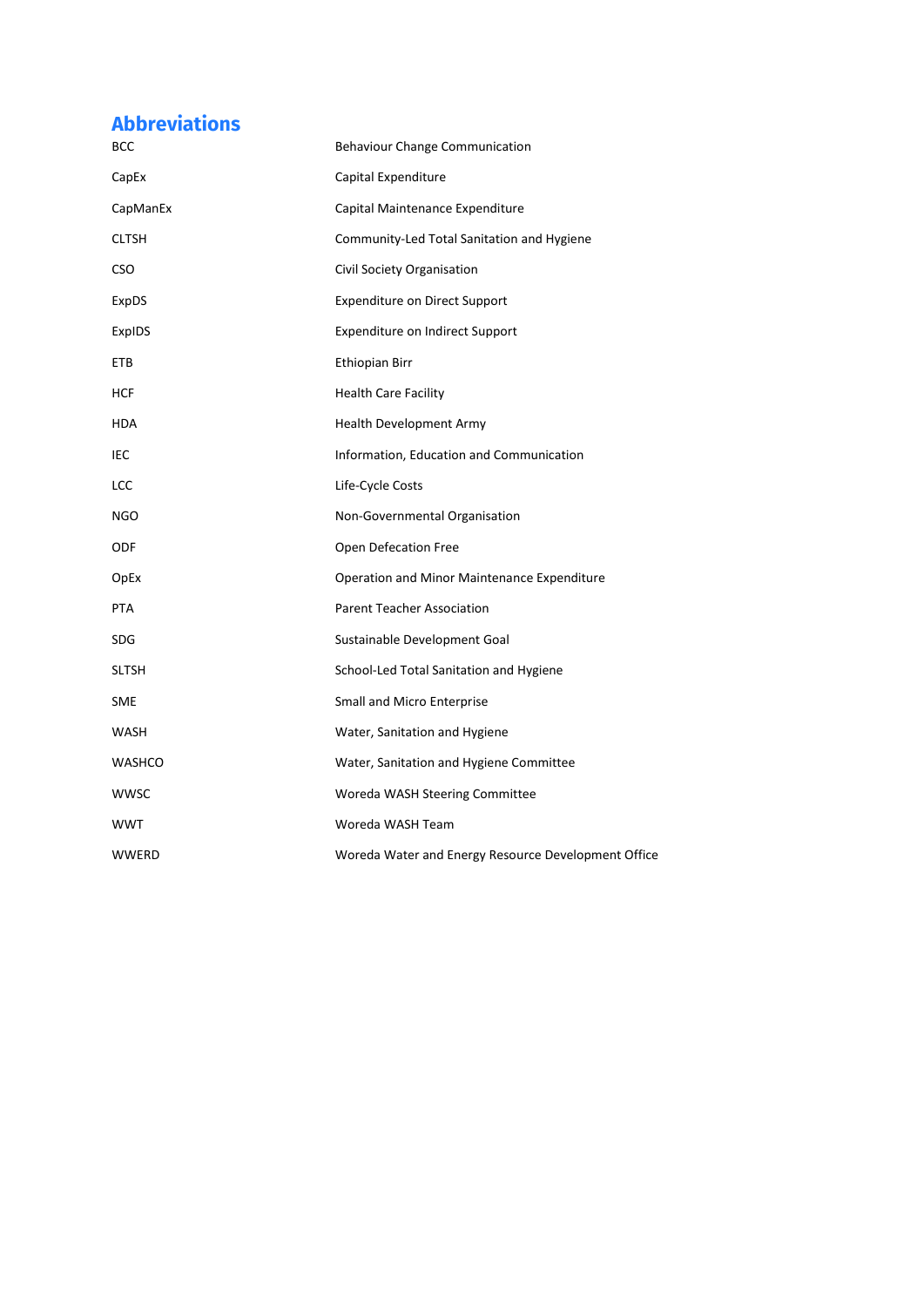# Introduction

Shashamane woreda is one of the West Arsi Zone woredas in Oromia region, located about 251 km south of Addis Ababa. The woreda population amounted to 297,646 in 2019 (Woreda Finance and Economic Cooperation office) and is spread over 37 rural kebeles<sup>1</sup>.

The Shashamane woreda learning alliance developed the Woreda Water, Sanitation and Hygiene (WASH) Sustainable [Development Goal \(SDG\) Master Plan](https://www.ircwash.org/sites/default/files/shashamane_woreda_wash_sustainable_development_goal_master_planmarch_2021_cover-merged.pdf)<sup>[2](#page-4-2)</sup> in 2021 based on a pre-tested planning tool with the support of IRC WASH, and based on the woreda WASH baseline service level assessment data and report. According to the report, the woreda water supply service level based on SDG service level ladders<sup>[3](#page-4-3)</sup> amounted to only 1% having safely managed services, 18% having basic services and 81% unserved. Regarding the household latrines (sanitation), 49% of the population have access to basic sanitation services, 17% defecate in the open and 36% use an unimproved latrine facility. Regarding institutional WASH facilities, from the 75 schools in total, 28% have basic water access and 37% of them have basic sanitation facilities, while for health care facilities, 22% have basic water supply and 64% have limited sanitation facilities.

All planning considerations were as per the SDG 6 definition of drinking water, sanitation, and hygiene targets (6.1 and 6.2).

# Drinking Water Target (SDG 6.1)

•Achieve universal and equitable access to safe and affordable drinking water for all by 2030.

## Sanitation and hygiene target (SDG 6.2)

•Achieve access to adequate and equitable sanitation and hygiene for all and end open defecation, paying attention to the special needs of women and girls and those in vulnerable situations by 2030.

#### Figure 1: SDG targets for drinking water, sanitation, and hygiene

The physical plan included all the rural water supply, sanitation and hygiene and institutional WASH activities until 2030 and the financial plan considered tariffs, taxes, and transfers as sources of finance for the Life-Cycle Cost (LCC) categories i.e., capital expenditure (CapEx), capital maintenance expenditure (CapManEx), operation and maintenance costs (OpEx) and expenditure on direct support (ExDS).

A total of 15.31 billion Ethiopian Birr (ETB) is required to achieve the SDG plan (achieving 100% at least basic WASH services for both the community and institutions).

The plan has identified all the costs required to achieve the SDG targets and has initiated the development of a resource mobilisation strategy. The learning alliance requested IRC WASH to support the planning team in developing a woreda WASH SDG resource mobilisation and implementation strategy that will help the woreda to mobilise resources to implement the woreda WASH SDG plan. The strategy is a roadmap to mobilise resources from user communities, government, and Non-Governmental Organisations (NGOs) to implement the woreda WASH SDG master plan.

# <span id="page-4-0"></span>Objective of the strategy

#### General Objectives

The general objective of the resource mobilisation and implementation strategy is to provide a clear, and coordinated approach to soliciting, acquiring, and utilising available resources from public funding, development partners, philanthropists, private sector, and communities to ensure sustainable resource availability for the implementation of the WASH SDG master plan and indicate the pathway to mobilise additional resources necessary to translate the plan into an actionable document.

#### Specific Objectives

<sup>&</sup>lt;sup>1</sup> Kebele is the lowest administrative body in the government structure.

<span id="page-4-2"></span><span id="page-4-1"></span><sup>&</sup>lt;sup>2</sup> Master Plan is an integrated water supply, sanitation, and hygiene (community & institutions) plan of the woreda developed with the objective of ensuring access to sustainable WASH services in the woreda.

<span id="page-4-3"></span><sup>3</sup> [https://washdata.org/monitoring/drinking-water,](https://washdata.org/monitoring/drinking-water)<https://washdata.org/monitoring/sanitation>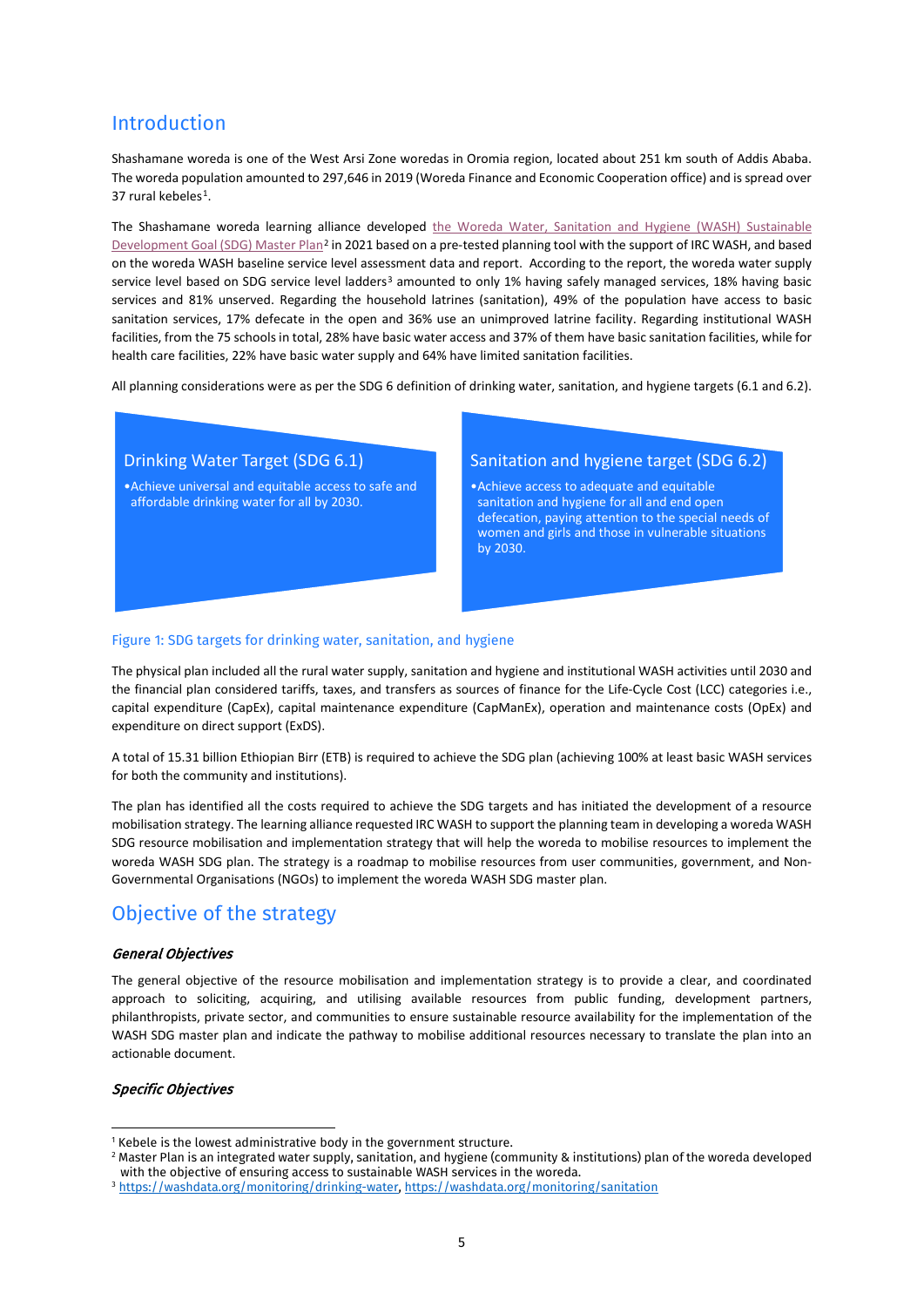The specific objectives of the strategy are to:

- Enhance effective use of woreda, regional and national government resources
- Enhance effectiveness of development partners' assistance in the woreda
- Maximise community contributions, tariff collection, saving and financial management
- Improve planning, reporting and management
- Broaden the resource base by exploring alternative sources of funding
- Develop new thinking and challenge the old tradition of looking outward (think out of the box)

# <span id="page-5-0"></span>Woreda vision

The Shashamane Woreda WASH SDG Master Plan is visioned to achieve 100% at least basic WASH services for all the woreda population and all schools and health care facilities by 2030.

# <span id="page-5-1"></span>Methodology

The woreda learning alliance developed the 2030 WASH SDG Master Plan with support from IRC WASH through capacity building of the local government planning team. In order to make the plan operational, the alliance also decided to develop a resource mobilisation and implementation strategy.

A team consisting of learning alliance member WASH sector offices (the same team that developed the WASH SDG plan) prepared this strategy with close support from IRC WASH. The team identified the woreda resource mobilisation challenges, opportunities, and possible sources of funding, and based on the findings drafted a strategy to operationalise the WASH SDG plan. The document was later enriched by the IRC technical team and woreda learning alliance.

The resource mobilisation strategy is framed in such a way that all cost categories of CapEx, CapManEx, OpEx and ExDS for community water supply, sanitation, and hygiene and institutional (schools and health care facilities) WASH are addressed. The strategy encompasses challenges in mobilising resources and mechanisms to overcome these challenges.

# <span id="page-5-2"></span>Expected results / outcomes of the strategies

- The strategy document will help stakeholders to understand the importance of the Life-Cycle Costs (LCC) for any WASH infrastructure.
- All the possible sources of finance to achieve the WASH SDG plan are listed; unlike the usual trend of expected limited budget allocations from government and partners.
- All woreda WASH sector offices are to mobilise resources (budget) for all the cost categories to achieve the planned WASH SDG targets.

# <span id="page-5-3"></span>Implementation plan of the strategy

To implement the resource mobilisation strategy, the Woreda WASH Team (WWT), WASH sector offices and the learning alliance will regularly support and monitor implementation of the resource mobilisation strategy to achieve the planned WASH targets.

The WWT, comprised of different government WASH sector offices, NGOs, private sector, and service providers, is primarily responsible for the implementation of both the WASH SDG master plan and resource mobilisation strategy because of their decision-making role and the members' sector responsibility. The SDG plan should be used as a reference for the annual plan, advocating for prioritising WASH during budget allocation and to liaise with zone and region.

The learning alliance steering, and technical committee must monitor and report on the implementation of the strategy and the master plan at the quarterly learning alliance meeting. Members of the alliance will provide feedback and guidance for its implementation.

# <span id="page-5-4"></span>Challenges of tracking the woreda WASH financing gap

There is no specific documentation at the woreda level to track expenditure data on all costing categories (CapEx, CapManEx, OpEx and ExDS) from the three financial sources (community, government, and NGOs). As a result, the actual financing gap is not mentioned in this document, at least for the 2020/21 Ethiopian Fiscal Year.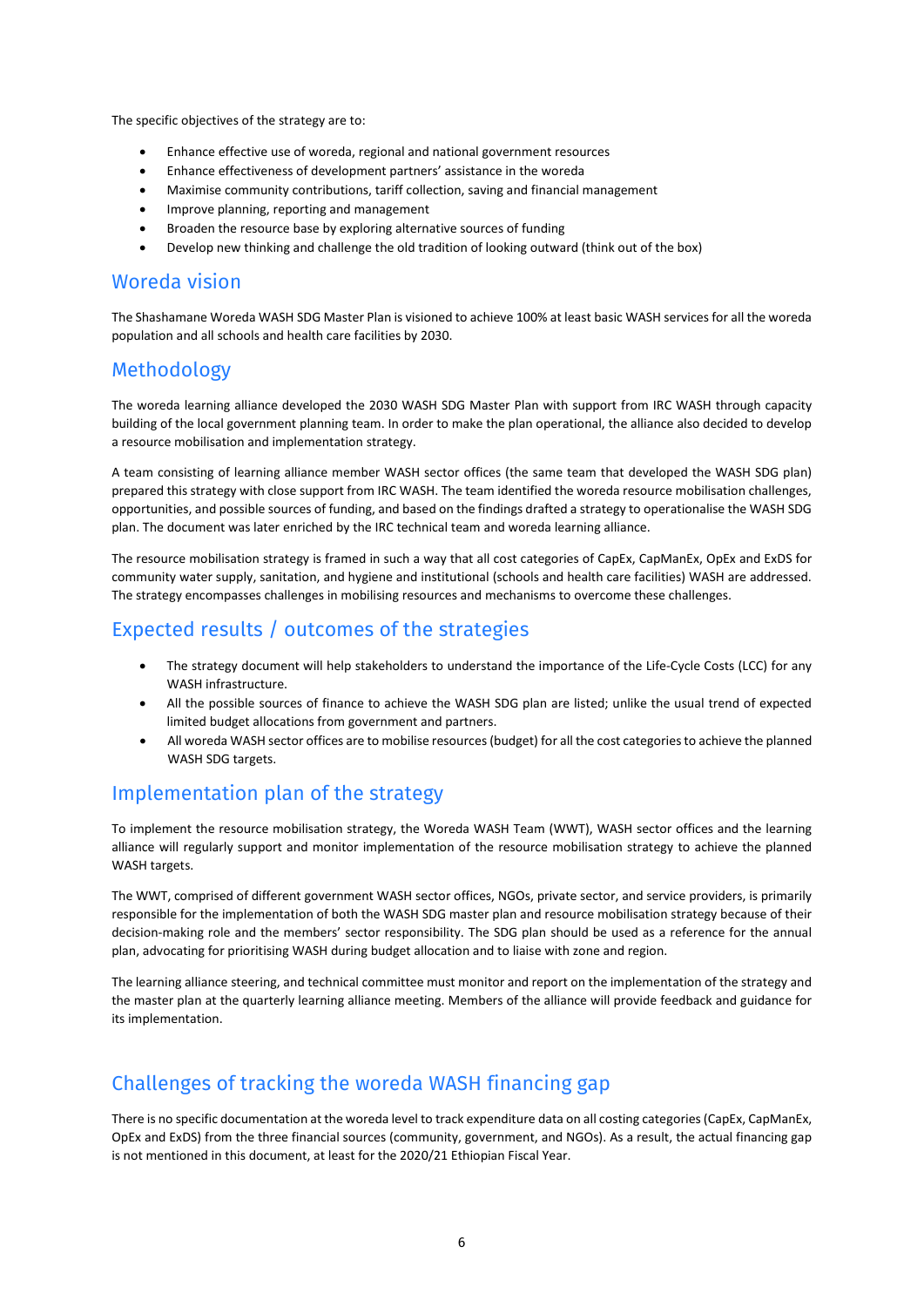# <span id="page-6-0"></span>Financing strategies

The Woreda WASH SDG plan, which was developed based on life-cycle costing, indicated the aggregate costs for adequate, equitable and sustainable WASH service delivery. It is not only about the cost of infrastructure development but also the cost for sustaining the infrastructure. The main categories of WASH financing indicated in the master plan document are:

- 1. Capital Expenditure (CapEx)
- 2. Capital Maintenance Expenditure (CapManEx)
- 3. Operation and Minor Maintenance Expenditure (OpEx)
- 4. Expenditure on Direct Support (ExDS)

|               | Source Description                                                                                                         |
|---------------|----------------------------------------------------------------------------------------------------------------------------|
| Tax           | Government's domestic revenue                                                                                              |
| <b>Tariff</b> | Paid by users and collected by service providers including contributions for new construction & major maintenance. It also |
|               | includes a household connection fee                                                                                        |
| Transfer      | Transactions by development partners in the form of loans and grants                                                       |

<span id="page-6-4"></span>Table 1: Source of WASH financing for woreda WASH SDG plan with its description

## <span id="page-6-1"></span>**Capital Expenditure**

CapEx is the capital investment for construction or procurement of fixed assets such as concrete structures, pumps, and pipes for developing new or extending existing services. Investments in fixed assets are occasional and include the costs of initial construction and system extension, enhancement, and augmentation. They include essential ancillary equipment, such as vehicles or even building offices to support the operation of water and sanitation systems. CapEx does not only cover hardware. CapEx 'software' includes the costs of one-off work with stakeholders prior to construction or implementation, extension, enhancement, and augmentation (including costs of one-off capacity building). CapEx can be covered from taxes and transfers. Sometimes, parts can be covered from tariffs as match funding.

# <span id="page-6-2"></span>Required capital investment costs

Shashamane woreda planned to construct 245 (including 135 hand dug wells with handpumps) new water schemes in addition to the existing 132 different types of water schemes. To reach the planned target, a total of ETB 1.56 billion is required for the construction of planned new water infrastructure and ETB 213.75 million for household connections within the 10-year planning period.

Regarding sanitation and hygiene, the woreda has planned 47,548 new household new latrines and an upgrade of 529,000 existing latrines (improved) to achieve at least 100% basic sanitation services. The total estimated capital cost that the community is expected to cover for their own latrine is ETB 1.79 billion for new latrine construction and ETB 238.94 million for upgrading. ETB 354.66 million is also required from government and partners to strengthen the soft component activities within the ten-year planning period.

Construction of 83 school water supply systems (71 water supply systems to school yards and 12 own hand dug wells), improved pit latrines for five schools and handwashing facilities for 86 schools require ETB 37.6 million and the construction of 44 HCF water supply systems, 49 basic latrine facilities and 62 (49 at point of latrine and 13 at point of care) handwashing facilities require an estimated ETB 52 million.

<span id="page-6-3"></span>Challenges to resource mobilisation for CapEx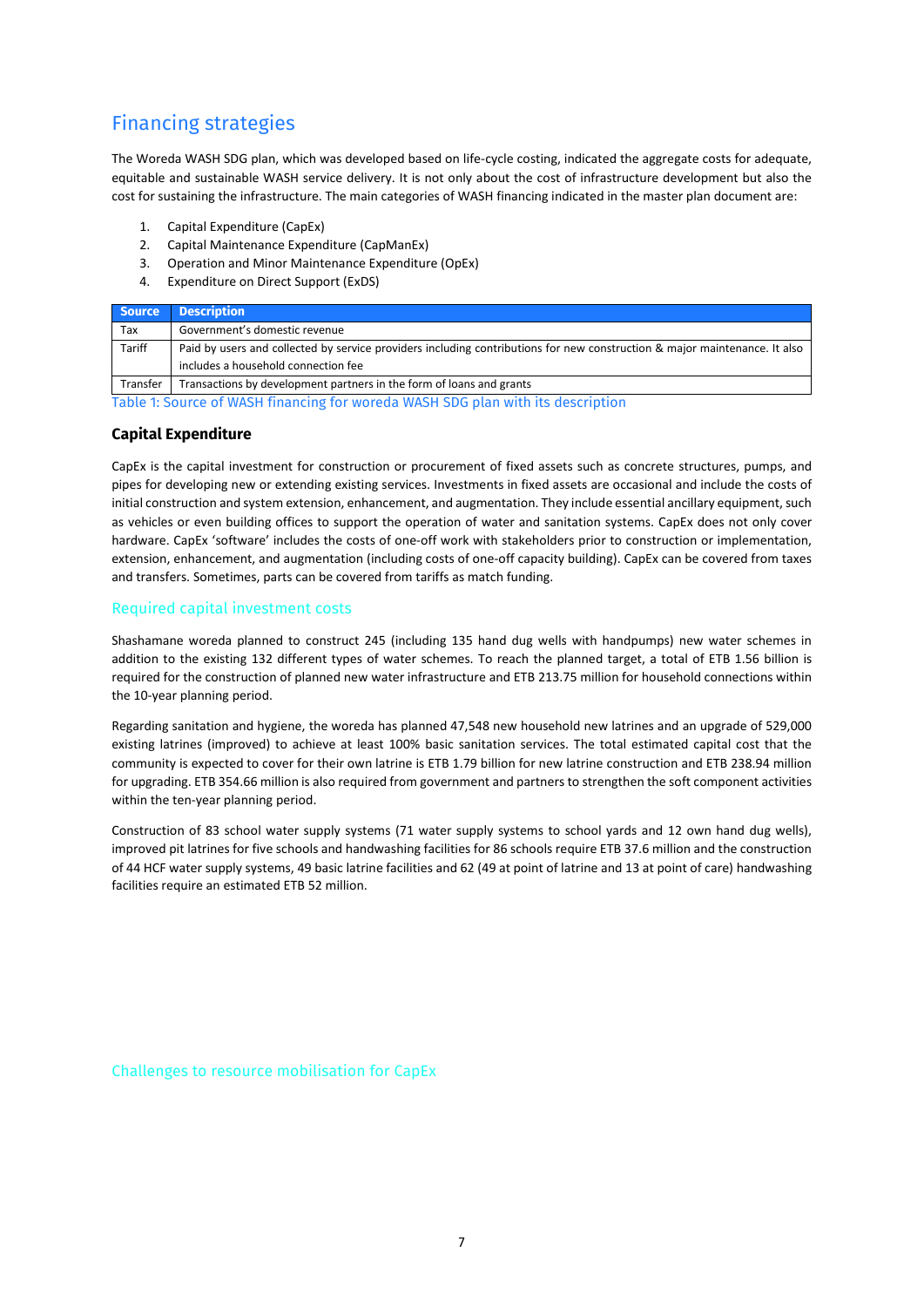| Water supply                                                                                                                                                                                                                                                                                                                                                                                                                                                                                                                                                                                                                                                                                                                                                                                                                                                                                                                                                                                     | Rural sanitation and hygiene                                                                                                                                                                                                                                                                                                                                                                                                                                                                                                                                                                                                                                                                                                                                                                                                                                                                                                                                                                                                       | <b>HCFs WASH</b>                                                                                                                                                                                                                                                                                                                                   | <b>School WASH</b>                                                                                                                                                                                                                                                                                                                                                                                                                                                                                                                                     |
|--------------------------------------------------------------------------------------------------------------------------------------------------------------------------------------------------------------------------------------------------------------------------------------------------------------------------------------------------------------------------------------------------------------------------------------------------------------------------------------------------------------------------------------------------------------------------------------------------------------------------------------------------------------------------------------------------------------------------------------------------------------------------------------------------------------------------------------------------------------------------------------------------------------------------------------------------------------------------------------------------|------------------------------------------------------------------------------------------------------------------------------------------------------------------------------------------------------------------------------------------------------------------------------------------------------------------------------------------------------------------------------------------------------------------------------------------------------------------------------------------------------------------------------------------------------------------------------------------------------------------------------------------------------------------------------------------------------------------------------------------------------------------------------------------------------------------------------------------------------------------------------------------------------------------------------------------------------------------------------------------------------------------------------------|----------------------------------------------------------------------------------------------------------------------------------------------------------------------------------------------------------------------------------------------------------------------------------------------------------------------------------------------------|--------------------------------------------------------------------------------------------------------------------------------------------------------------------------------------------------------------------------------------------------------------------------------------------------------------------------------------------------------------------------------------------------------------------------------------------------------------------------------------------------------------------------------------------------------|
| . Turnover of office heads affects<br>woreda administration not to<br>provide priority for the WASH<br>sector during budget allocation<br>• Lack of awareness on the budget<br>required for WASH infrastructure<br>and responsibility of the<br>government<br>• Market fluctuation and high<br>inflation rate<br>• Thinking of officials that water<br>supply projects can be constructed<br>/ implemented by NGOs<br>. Phase out of NGOs<br>. Lack of commitment from the<br>existing NGOs to work on full<br>WASH package<br>. The usual trend of providing land<br>for free for rural community water<br>supply infrastructure construction<br>changed and now landowners<br>started asking for compensation<br>• Communities waiting / expecting<br>government or partners to<br>construct water infrastructure<br>. Lack of commitment from private<br>companies to social responsibilities<br>like providing water supply from<br>the company's water source to<br>neighbouring households | . No budget allocation for the<br>implementation of CLTSH approach<br>from the woreda administration<br>. No strong woreda WASH steering<br>and technical team to evaluate<br>sanitation status and influence the<br>administration to allocate budget<br>• Low community awareness on<br>building their own improved<br>latrines<br>• Low commitment of political<br>leaders to allocate budget and<br>promote improved sanitation to<br>the rural community<br>. No regular follow-up and support<br>from woreda to kebeles and kebele<br>to organised community groups<br>(HDA)<br>. Back slide of ODF kebeles<br>• SMEs are not established for all<br>kebeles to produce sanitation<br>products<br>. No fund to establish SME and also<br>no seed money for the<br>establishment of Sani-marts<br>• Lack of enforcement that<br>individuals / households keep their<br>environment clean and awareness<br>gap on environmental sanitation<br>law<br>. No budget for the preparation and<br>distribution of IEC / BCC material | • Woreda is not allocating capital<br>budget for the construction of HCF<br>WASH infrastructure and no trend<br>of including construction of WASH<br>facilities in the woreda annual plan<br>. No NGO working on the<br>construction of HCF WASH<br>infrastructure<br>• HCFs are not given attention in the<br>full package of WASH infrastructure | • Drought (natural disasters) that<br>minimise school internal income<br>. Lack of awareness within the<br>school community on the<br>contribution to school WASH<br>infrastructure<br>. School WASH facilities are not the<br>priority during budget allocation to<br>woreda administration<br>• Shortage of budget<br>· School grants do not arrive timely<br>at schools<br>• School WASH clubs are not strong<br>enough to mobilise students and<br>their parents to contribute in-kind,<br>in labour and cash to new school<br>WASH infrastructure |

# <span id="page-7-0"></span>Strategies and specific activities to mobilise CapEx

#### Community water supply

- 1. **Lobby woreda administration to allocate budget for new water infrastructure construction including match funding for partner projects:** Use real time data for WASH investment planning and develop an integrated annual WASH sector plan to convince the woreda administration to allocate more budget every year.
	- a. Detailed analyses of the rural kebeles' water status/problems and present to woreda administration
	- b. Identification of kebeles with very low coverage of water supply
	- c. Preparing proposal (an action plan for kebeles that need more attention) and submit to woreda and zone administration
	- d. Develop evidence-based integrated annual WASH plan
	- e. Approach revenue office to increase income of woreda.

#### **2. Lobby NGOs to support woreda WASH SDG plan**

- a. Prepare study and design documents for water infrastructure construction
- b. Submit proposals to potential stakeholders and organise discussions to create awareness based on detailed design documents
- c. Advocate for the WASH SDG master plan using every opportunity at NGO and government meetings.
- **3. Increase community participation:** For projects implemented by both government and NGOs, community participation needs to be ensured right from the project planning phase. Ideas of all the community members including elderly people, men, women, youth, and children need to be taken into consideration. All contributions in kind, labour (transporting construction material, trench excavation and back fillings) and in cash should be in consultation with the community members or representatives.
	- a. Community conversation and awareness creation about the community's role in attaining the SDG master plan
	- b. Participation of communities right from the start of the project planning phase
	- c. Establish strong WASHCOs elected by the community to follow and monitor the construction process
	- d. Create conducive environment for communities to support CapEx in kind, labour, and cash.
- **4. Work with private sector to ensure their social responsibilities (construct water points for the neighbourhood communities)**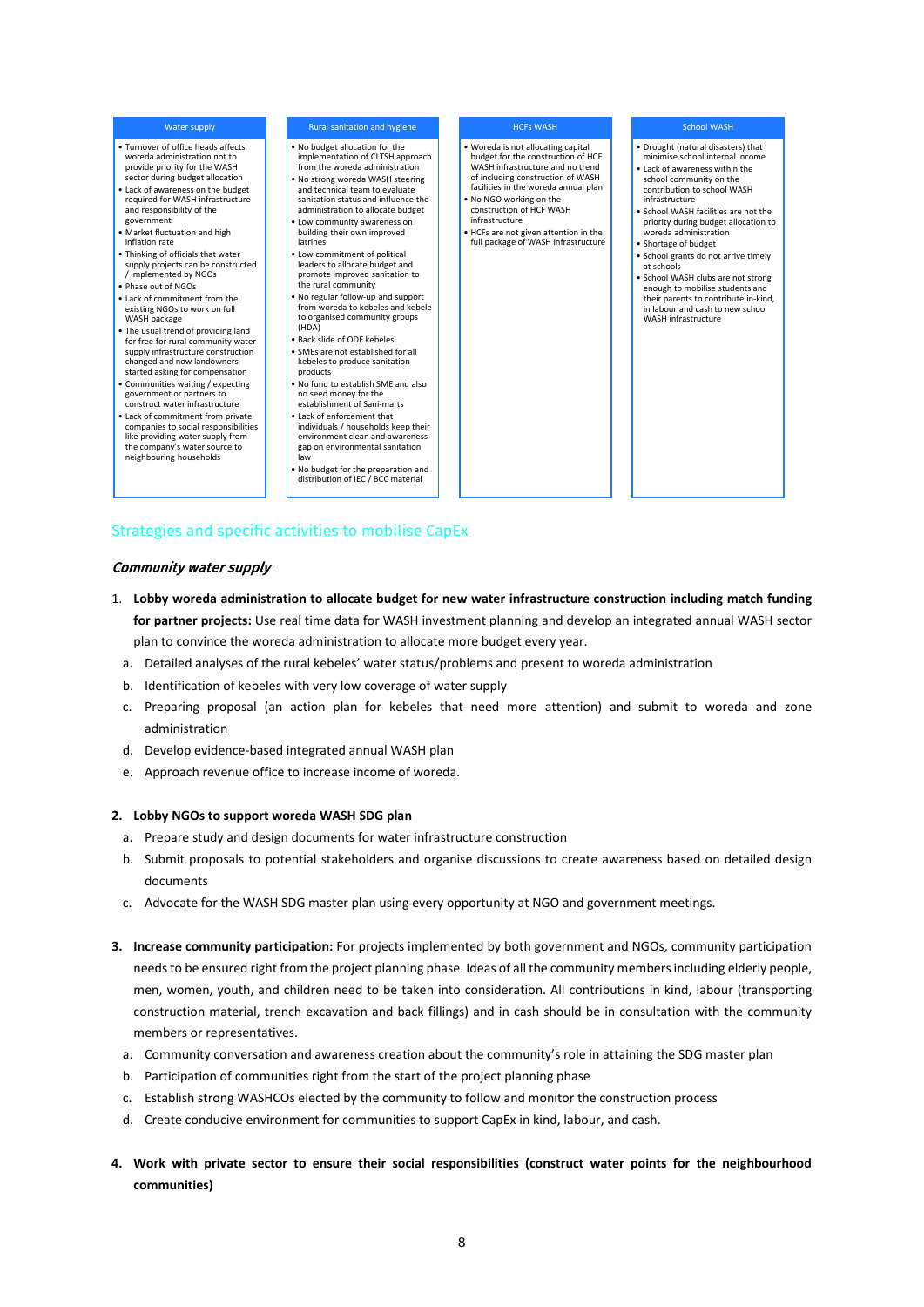- a. Awareness creation to private sector on their social responsibilities and encourage them to contribute to achieve the woreda WASH SDG master plan
- b. Follow up and create enabling environment for private sector to support construction of WASH infrastructure at least in their neighbourhood.
- **5. Establish strong WASH sector coordination (common planning, monitoring, and evaluation)** 
	- a. Strengthen woreda WASH steering committee and technical team
	- b. Support joint monitoring schedule for the kebele level WASH activities
	- c. Develop integrated WASH plan at woreda and kebele level
	- d. Strengthen integration between health extension workers and parent, student, and teacher associations and WASHCOs
	- e. Ensure quality of WASH infrastructure construction through joint project implementation monitoring and supervision.
- **6. Increase safely managed water supply services through household connections and encouraging self-supply:** It is common that households invest in their own self-supply water sources and household connections. The expansion of tertiary water supply lines to the villages and making different self-supply technologies available will encourage households to invest in their own water supply system.
	- a. Raising awareness among households to invest in their own water supply system
	- b. Technical support during the construction of household self-supply schemes or household connections
	- c. Liaise communities with the Oromia Saving and Loan Association and other microfinance institutions
	- d. Strengthen private and micro enterprises to participate in spare parts supply.
- **7. Organise user communities into associations and facilitate low interest loans**: At village level, there are traditions for saving and taking out loans for investments. Awareness creation trainings will be provided to the community to put their money into microfinance institutions and get soft loans to improve household water supply services. Solving the poor households' economic problems through increased access to soft loans can increase households' interest in constructing self-supply water systems or go for household connections.
	- a. Establish self-help associations with a small number of households to get loans from the microfinance institutions
	- b. Liaise communities with the Oromia Saving and Loan Association and other microfinance institutions
	- c. Establish private and micro enterprises to engage in spare parts supply and self-supply dug well constructions.
- **8. Lobby Shashamane town water and sewerage utility**: negotiate with the Shashamane utility to provide access to water supply for the villages that are in the vicinity of a water source and along the pipeline.
	- a. Facilitate discussion between Shashamane town water utility and communities near the utility's water infrastructure (source and pipeline)
	- b. Awareness creation for households to fulfil the utility's criteria
	- c. Technical support during implementation.

#### Community sanitation and hygiene

- 1. **Lobby the woreda administration to allocate budget for facilitation of the CLTSH approach:** There is no subsidy for sanitation in the health policy, but government (health office) works on the software components that enable households to build their own latrines. The training and facilitation cost to implement Community-Led Total Sanitation and Hygiene (CLTSH) is considered a capital expenditure. In addition to partners that work on this, government also needs to allocate budget for the facilitation of the CLTSH approach.
	- a. Familiarising potential stakeholders with the woreda SDG master plan (woreda council, cadres, NGOs, community representatives)
	- b. Draw woreda annual plans from the SDG master plan (prepare annual financial and physical plans)
	- c. Refer to WASH SDG master plan during the annual physical and financial planning
	- d. Prepare a proposal or an action plan for specific villages with low latrine coverage (high open defecation rate) and submit to different administrations and NGOs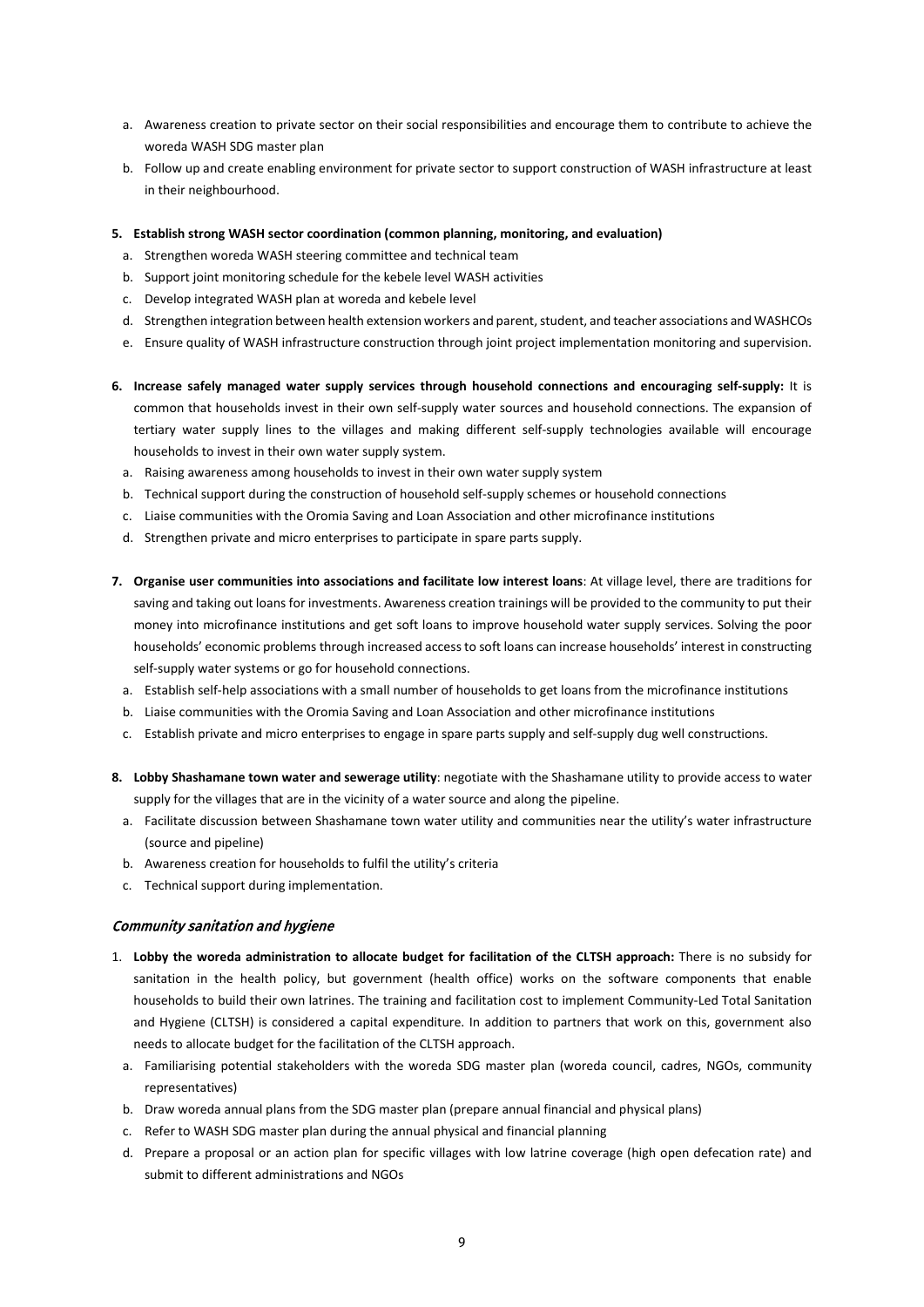- e. Present woreda WASH challenges using different events like the zonal Go-NGO forum.
- 2. **Strengthen stakeholder coordination (improve intersectoral collaboration):** WASH is a full package of water supply, sanitation, and hygiene, but each component is implemented by different sector offices. Therefore, coordination is critical to provide WASH services as a full package.
	- a. Create awareness for different stakeholders to allocate resources (woreda council and cabinets)
	- b. Strengthen WWT to maintain its regular meetings
	- c. Joint planning, monitoring, evaluation, and reporting.
- 3. **Implementation of CLTSH approach:** application of the CLTSH approach is a basic means of ending open defecation. Implementation of CLTSH requires follow-up of all the steps in the approach. Training of Trainers (ToT) for facilitators, triggering, post-triggering support, verification, certification, and recognition of ODF villages.
	- a. Select virgin kebeles and villages
	- b. Capacity building of staff at woreda health office, health centres and health posts and health development armies
	- c. Mobilise communities to participate in the construction of roadside public latrines and initiate community to support through material and labour contribution
	- d. Prepare a pre-triggering activity
	- e. Facilitate the triggering procedure
	- f. Conduct post-triggering follow-up
	- g. Recognise and certify ODF kebeles.
- 4. **Promote market-based sanitation:** Establishment of small and micro enterprises working on the production and selling of standard locally produced sanitary equipment and promote households to construct their own improved latrine and handwashing facilities. Woreda health and micro enterprise offices play a significant role in demand creation and facilitation of the enterprise activities.
	- a. Establish SMEs in collaboration with the woreda Small and Micro Enterprise office
	- b. Organise capacity building training for SMEs
	- c. Demand creation and market linkage
	- d. Facilitate loans for SMEs and develop a saving culture.
- 5. **Scale up experiences of ODF kebeles to others:** experience sharing is a powerful tool to change people's minds. By sharing the experience and practice of model households with those who have not yet improved their sanitation behaviour more can be learned.
	- a. Identify ODF kebeles, organise documentation and share the experience of ODF kebeles/villages
	- b. Show appreciation (recognition) for model households with the community.
- 6. **Strengthen local bylaws (enforcement):** The community needs to develop bylaws to force individuals/households to keep their environment clean including building their improved latrines. But enforcement requires the support of local administration and legal entities.
	- a. Raise awareness on the need to enforce community-developed laws/bylaws from high level to lower level
	- b. Train community representatives on the implementation of laws/bylaws.
- 7. **Preparation and dissemination of IEC/BCC materials:** Information Education and Communication (IEC) and Behaviour Change Communication (BCC) are means to reach communities and individuals with meaningful data and information to change the behaviour of the population to promote health and prevent diseases. Production of IEC/BCC materials may be by the national, regional, zone or woreda level, but the dissemination will be done by the woreda using different communication media.
	- a. Produce brief health messages and disseminate them through local media
	- b. Work with school WASH clubs to spread health messages.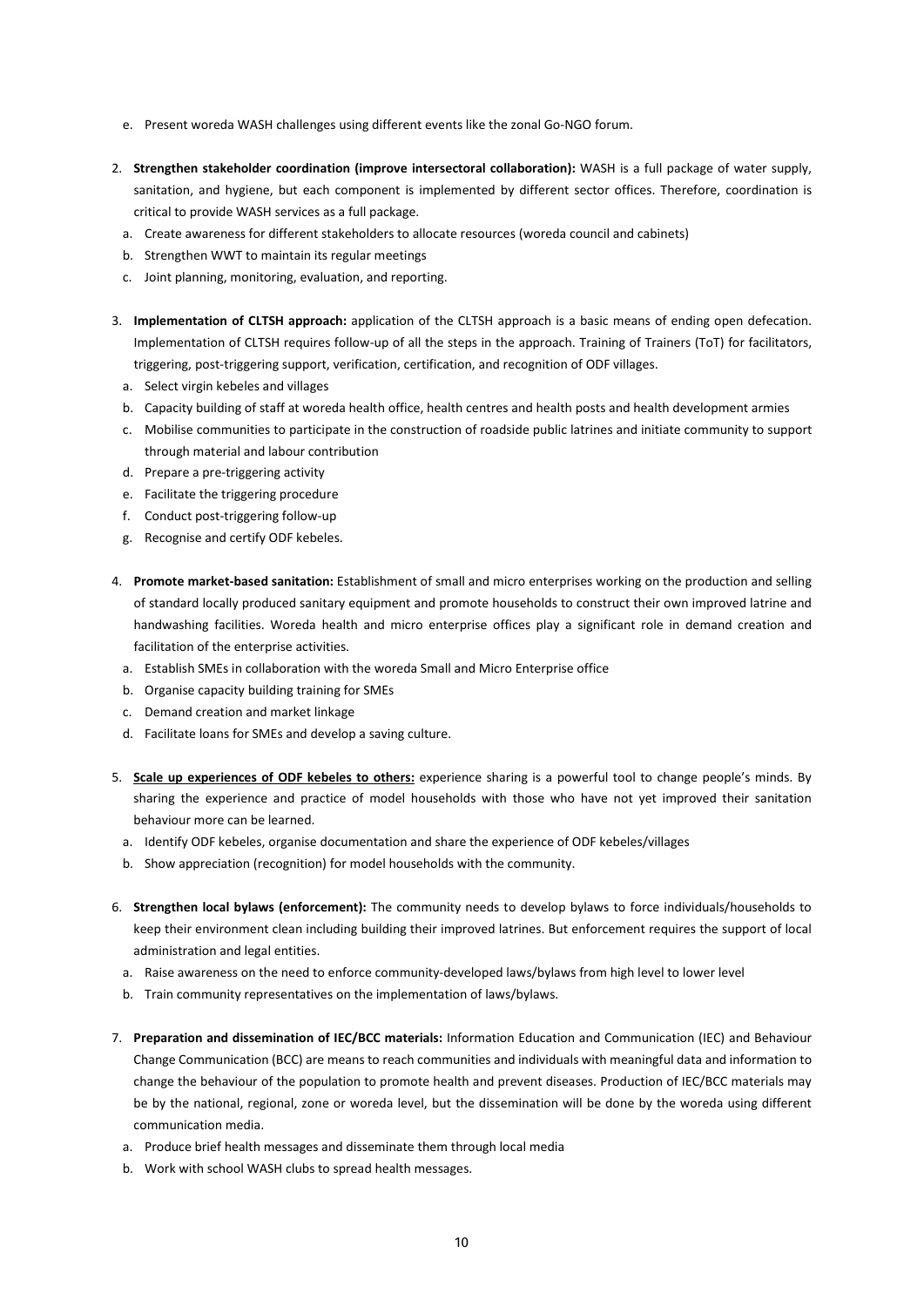- 8. **House-to-house visits to create awareness on improved sanitation:** Through health extension workers create model households using in-person health education, community dialogue/discussion, one to five networks, community coffee ceremony, and one to thirty networks.
- 9. **Celebrate different sanitation events:** The health sector has different events that are celebrated globally and nationally that are an opportunity to promote behaviour change. World Toilet Day, National Environmental Sanitation and Hygiene festival, Menstrual Hygiene Day, Global Hand Hygiene Day. All those events need to be organised in collaboration with woreda WASH stakeholders.

### School WASH

- 1. **Strengthen Parent, Student, and Teacher Associations(PSTA)**: Every school should establish parent, student and teacher associations consisting of students' parents, students and teachers working on the overall management of the teaching and learning process. WASH is one of the components under the school improvement programme that the PSTA gives attention to. The PSTA need to plan the construction of school WASH facilities with a contribution from communities, because communities have experience in contributing to school construction.
	- a. Awareness creation with PSTA to mobilise funds for the construction of school WASH infrastructure
	- b. Raising community awareness of their responsibility and contribution to the school
	- c. Strengthen linkages between communities and the school's community.
- 2. **Lobby woreda education office to allocate budget for WASH activities**: There is a trend to allocate budget for school WASH activities from school grants, but in most cases WASH activities are not a priority or too little is allocated.
	- a. Submit proposal (plan) to woreda administration to allocate budget for school WASH facilities
	- b. Use school grants for WASH activities.
- 3. **Use school internal income**: Most rural schools have internal income. Some of the sources are agricultural plots that students work on, selling different products, selling trees, etc. The PSTA needs to allocate a fixed percentage of the income to improve the school's WASH facilities.
	- a. Support schools to use their farmland properly
	- b. Include WASH infrastructure in the annual budget planning
	- c. Motivate schools to have finance generating activities like shops.
- 4. **Promote SLTSH:** School-Led Total Sanitation and Hygiene (STLSH) is one of the means to promote hygiene practices in schools and the community. The SLTSH activities need to be done in collaboration with the woreda health office. All the steps within the approach need to be ensured and supervised by woreda health office environmental health staff.
	- a. Work with the woreda health office and health extension workers to facilitate SLTSH
	- b. Check the school compound sanitation status.
- 5. **Strengthen school WASH clubs:** School WASH clubs can play a critical role in promoting and transmitting health messages. The PSTA needs to work with the woreda health and water offices on training school WASH clubs. WASH club members need to facilitate health promotion activities, management, and operation of WASH facilities.
	- a. Establish a school WASH club in each school
	- b. Organise training for school WASH club members
	- c. Joint planning and reporting.
- 6. **Lobby NGOs to work on school WASH facilities:** The SDG plan considers partners (NGOs) as potential contributors. But the woreda administration and WASH sector offices need to promote the plan to partners at different levels i.e., zonal, regional, and national. NGOs that currently work within the woreda need to align their annual plan with the woreda WASH SDG plan.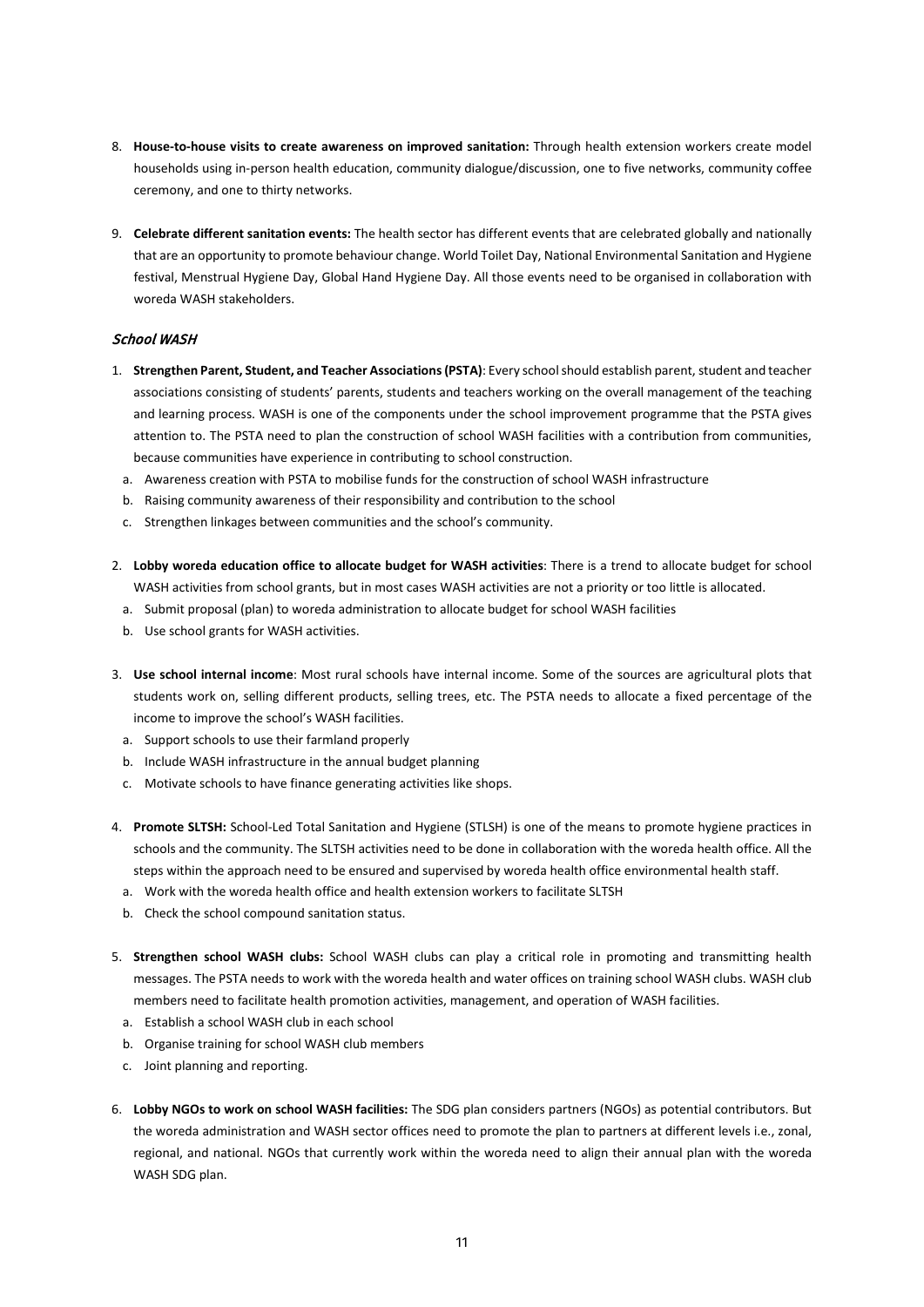- a. Develop proposals for school WASH facilities and submit them to potential partners that work within the woreda
- b. Organise awareness raising and discussion sessions on the WASH SDG plan.

#### Health facilities WASH

- 1. **Lobby government and NGOs to allocate budget for the construction of new WASH infrastructure in health care facilities**: Health centres and health posts are administered by the woreda health office. The woreda health office needs to include the construction of WASH facilities in its annual plan. And the woreda WASH steering committee and technical team should play a significant role in lobbying the woreda administration to prioritise WASH infrastructure in health care facilities during annual budget allocation.
	- a. Identify (by doing assessments) healthcare facilities without water supply and sanitation services and present the findings to the woreda administration
	- b. Conduct detailed study and design of WASH facilities with support from the zone and the region to convince officials and submit them to potential partners
	- c. Communicate to region and zone health bureaus to look for funds to install WASH services in health care facilities (prepare proposal)
	- d. Intersectoral collaboration during planning (woreda water office should consider HCF during planning and construction of community water supply system)
	- e. Submit detailed proposal to potential partners (NGOs)
	- f. Talk to NGOs currently operating in the woreda to align their annual plan with the woreda WASH SDG plan.
- 2. **Initiate community participation to contribute to the construction of WASH infrastructure in HCFs**: The health facilities establish a committee which includes staff from the health facilities and community representatives to discuss the contribution of communities to the construction of WASH facilities. The contributions may be in kind, cash, or labour.
	- a. Mobilise communities to contribute
	- b. Organise community discussions right from the planning phase.

#### **3. HCFs to allocate budget from internal income as per their capacity:**

- a. Improve HCF service provision to attract/increase users to increase their internal income
- b. Allocate budget for HCF WASH facilities from revolving funds.

#### <span id="page-11-0"></span>Table 2: Woreda WASH CapEx mobilisation strategy implementation plan

| S.No. | <b>Activities</b>                                                                                                                                                                                | <b>Responsible organisation</b>                                          | <b>Time</b>                   |  |  |  |
|-------|--------------------------------------------------------------------------------------------------------------------------------------------------------------------------------------------------|--------------------------------------------------------------------------|-------------------------------|--|--|--|
|       | Activities to mobilise CapEx for rural water supply                                                                                                                                              |                                                                          |                               |  |  |  |
| 1.    | Analyse the rural kebeles water status/problems in detail and present to<br>the woreda administration                                                                                            | Woreda Water and Energy<br><b>Resource Development</b><br>(WWERD) office | May 2022                      |  |  |  |
| 2.    | Identification of kebeles with very low coverage of water supply                                                                                                                                 | <b>WWERD office</b>                                                      | May 2022                      |  |  |  |
| 3.    | Prepare proposal (an action plan for kebeles need more attention) and<br>submit to woreda and zone administration                                                                                | <b>WWERD office</b>                                                      | June 2022                     |  |  |  |
| 4.    | Develop evidence-based integrated annual woreda and kebele level<br>WASH plans                                                                                                                   | All WASH sector offices                                                  | June 2022                     |  |  |  |
| 5.    | Support revenue office to increase income level of woreda                                                                                                                                        | Woreda Administration and All<br>WASH sector offices                     | August 2022                   |  |  |  |
| 6.    | Prepare study and design documents for water infrastructure and<br>submit proposals to potential stakeholders and organise discussions to<br>create awareness based on detailed design documents | <b>WWERD office</b>                                                      | September 2022                |  |  |  |
| 7.    | Advocate for WASH SDG master plan at every opportunity during NGO<br>and Government meetings                                                                                                     | <b>WWERD office</b>                                                      | Any time we get the<br>chance |  |  |  |
| 8.    | Community conversation and awareness creation about communities'<br>role in achieving the SDG master plan                                                                                        | WASHCOs together with<br><b>WWERD office</b>                             | <b>June 2022</b>              |  |  |  |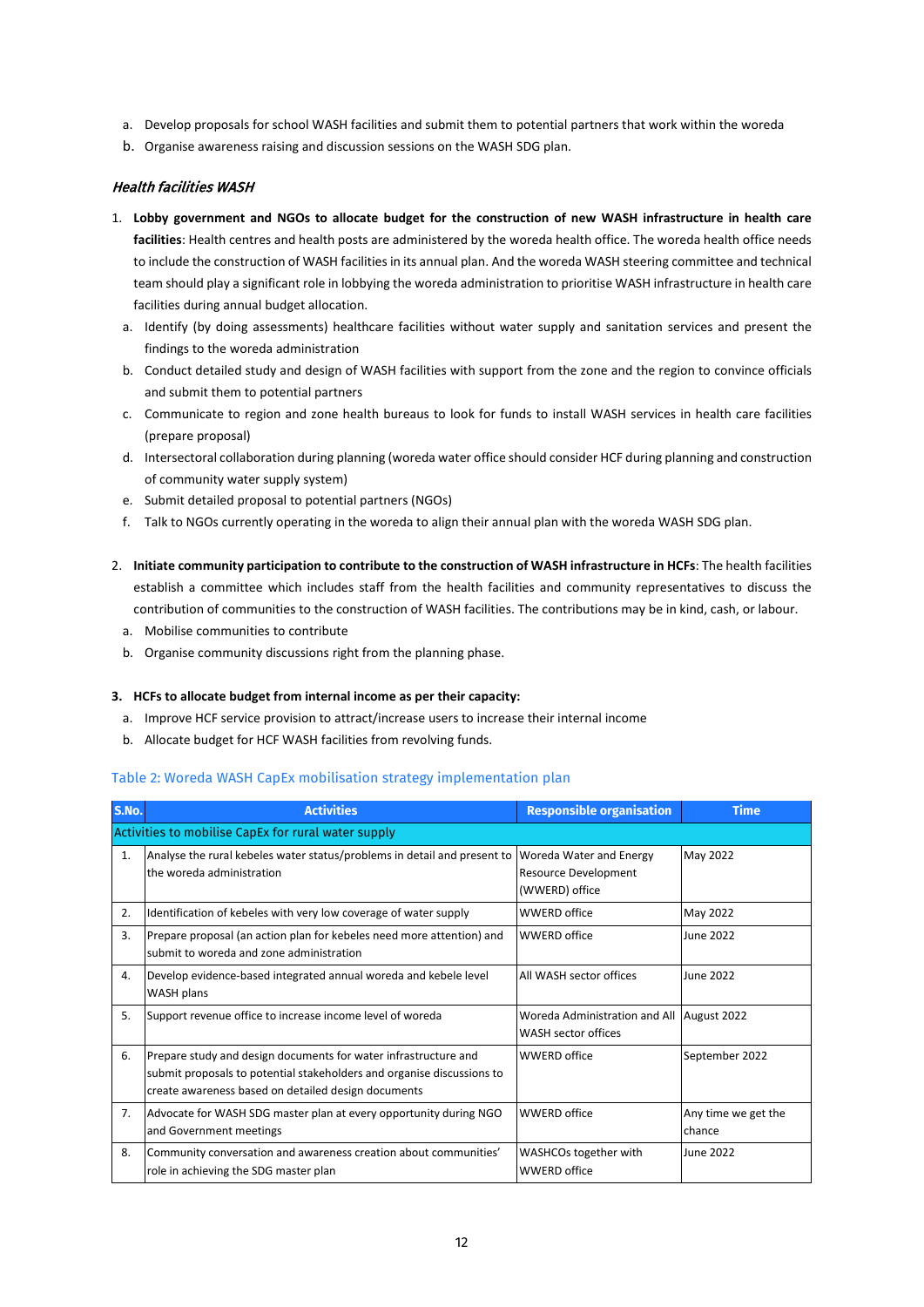| 9.  | Participation of communities starting early in project planning phase                                                                                                        | WASHCOs together with<br><b>WWERD office</b>                       | During any project study                    |
|-----|------------------------------------------------------------------------------------------------------------------------------------------------------------------------------|--------------------------------------------------------------------|---------------------------------------------|
| 10. | Establish strong and community-selected water scheme construction<br>committee to follow and monitor the construction process                                                | WASHCOs together with<br><b>WWERD office</b>                       | During any project<br>implementation period |
| 11. | Urge communities to support CapEx in kind, in labour, and in cash                                                                                                            | WASHCOs together with<br><b>WWERD office</b>                       | During any project study                    |
| 12. | Awareness creation of the private sector about their role regarding<br>social responsibilities and their contribution to achieve the woreda<br>WASH SDG master plan          | Private sector and WWERD<br>office                                 | At the end of each panel                    |
| 13. | Create enabling environment for the private sector to support<br>construction of WASH infrastructure at least in their neighbourhoods                                        | Private sectors and WWERD<br>office resource Development<br>Office | During commencement<br>of any new project   |
| 14. | Strengthening of the woreda WASH steering committee and technical<br>team                                                                                                    | <b>WWERD</b> office and<br>Administration                          | At the end of each<br>quarter               |
| 15. | Support joint monitoring schedule for the kebele level WASH activities                                                                                                       | <b>WWERD office</b>                                                | At the end of each<br>quarter               |
| 16. | Strengthen integration between health extension workers and parent,<br>student, and teacher association and WASHCOs                                                          | All WASH sector offices                                            | Twice a year                                |
| 17. | Ensure quality of WASH infrastructure construction through joint project All WASH sector offices<br>implementation monitoring and supervision                                |                                                                    | At the end of each<br>quarter               |
| 18. | Awareness creation of households to invest in their own water supply<br>system                                                                                               | WASHCOs together with<br><b>WWERD office</b>                       | Any time we get the<br>chance               |
| 19. | Technical support during the construction of household self-supply<br>schemes or household connections                                                                       | WASHCOs together with<br><b>WWERD office</b>                       | Any time where<br>necessary                 |
| 20. | Liaise communities with Oromia Saving and Loan Association and other<br>microfinance institutions                                                                            | <b>WWERD office</b>                                                | Quarterly                                   |
| 21. | Strengthen private and micro enterprises to participate in spare parts<br>supply                                                                                             | <b>WWERD office</b>                                                | Any time where<br>necessary                 |
| 22. | Establish self-help groups (association) with small number of households Woreda Microfinance and<br>to get loans from microfinance institutions                              | <b>WWERD Office</b>                                                | Any time where<br>necessary                 |
| 23. | Liaise communities with Oromia Saving and Loan Association                                                                                                                   | Woreda Microfinance and<br><b>WWERD Office</b>                     | Any time where<br>necessary                 |
| 24. | Establish private and micro enterprises for spare parts supply and self-<br>supply dug well drilling                                                                         | Woreda Microfinance and<br><b>WWERD Office</b>                     | Any time where<br>necessary                 |
| 25. | Organise discussion session with Shashamane town water utility and<br>communities near the utility's water source                                                            | <b>WWERD office</b>                                                | Quarterly                                   |
| 26. | Connect households to fulfil the utility's criteria and technical support<br>during implementation                                                                           | <b>WWERD</b> office                                                | Any time where<br>necessary                 |
|     | Activities to mobilise CapEx for rural sanitation and hygiene                                                                                                                |                                                                    |                                             |
| 27. | Familiarise potential stakeholders with woreda SDG plan (woreda<br>council, cadres, NGOs, community representatives)                                                         | Woreda Health Office                                               | <b>July 2022</b>                            |
| 28. | Draw woreda annual plan from SDG plan (preparing annual financial<br>plan)                                                                                                   | Woreda Health Office                                               | April 2022                                  |
| 29. | Refer to WASH SDG plan during the annual physical and financial<br>planning                                                                                                  | Woreda Health Office                                               | May 2022                                    |
| 30. | Prepare proposal documents or action plans for specific village with low<br>latrine coverage (high open defecation rate) and submit to different<br>administrations and NGOs | Woreda Health Office                                               | April-Jun 2022                              |
| 31. | Present woreda WASH challenges using different events like the zonal<br>Go-NGO forum                                                                                         | Woreda Health Office                                               | Quarterly                                   |
| 32. | Strengthened WWT maintaining regular meeting.                                                                                                                                | All Woreda WASH sector<br>Offices                                  | Quarterly                                   |
| 33. | Joint planning, monitoring, evaluation, and reporting                                                                                                                        | All Woreda WASH sector<br>Offices                                  | Quarterly                                   |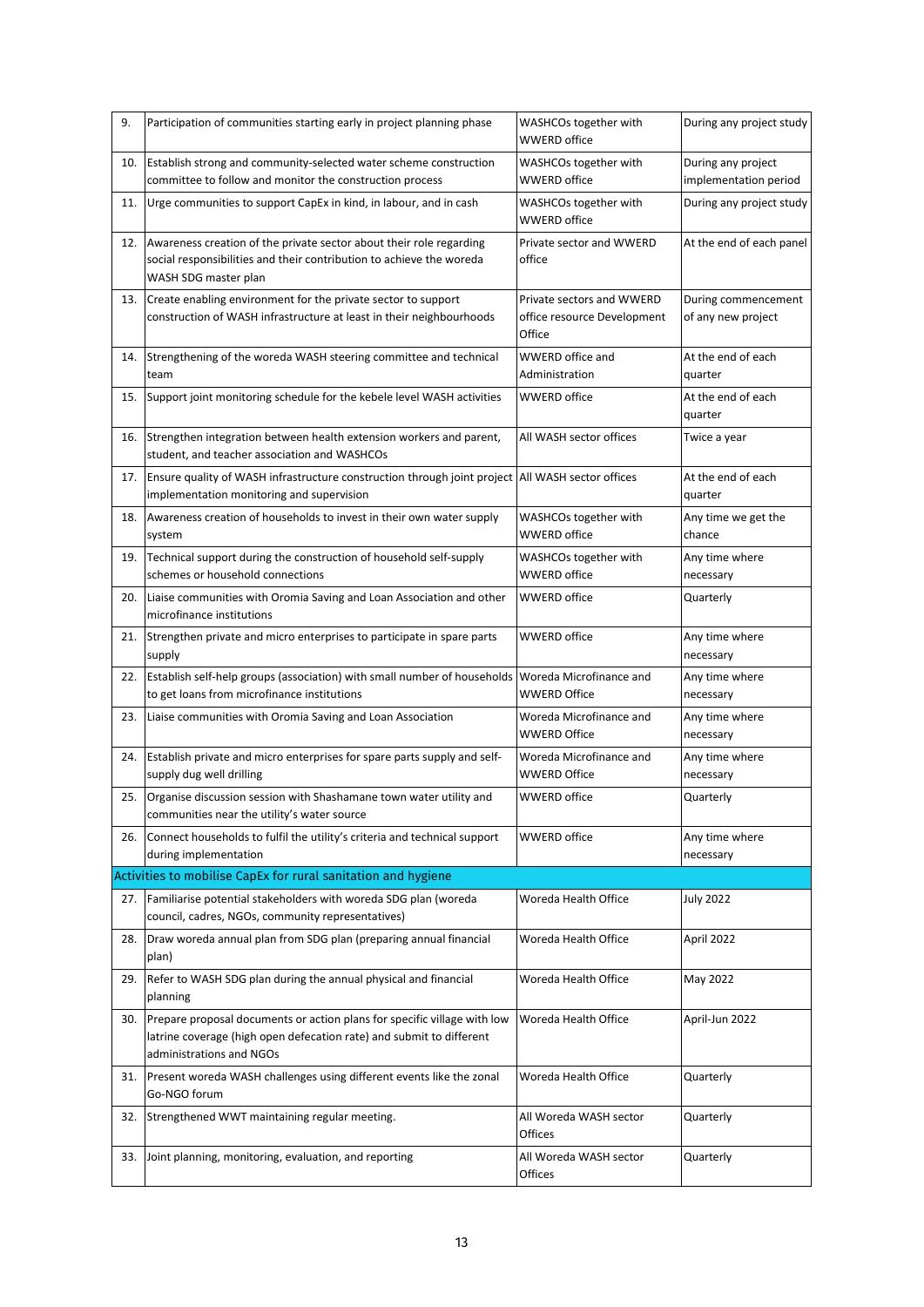| 34. | Selecting virgin kebeles and villages                                                                                                                             | Woreda Health Office                                                           | Monthly          |
|-----|-------------------------------------------------------------------------------------------------------------------------------------------------------------------|--------------------------------------------------------------------------------|------------------|
| 35. | Capacity building of staff at woreda health office, health centre and<br>health posts and the health development armies                                           | Woreda Health Office                                                           | April-June 2022  |
| 36. | Mobilise communities to participate in the construction of roadside<br>public latrines and initiate community to support with material and<br>labour              | Kebele Administration with the Monthly<br>support from Woreda Health<br>Office |                  |
| 37. | Prepare pre-triggering activities                                                                                                                                 | Woreda Health Office                                                           | April 2022       |
| 38. | Facilitate triggering procedure                                                                                                                                   | Woreda Health Office                                                           | April 2022       |
| 39. | Conduct post-triggering follow-up                                                                                                                                 | Woreda Health Office                                                           | April-May 2022   |
| 40. | Recognise and certify ODF kebeles                                                                                                                                 | Woreda Health Office                                                           | June 2022        |
| 41. | Establish SME in collaboration with the woreda Small and Micro<br>Enterprise office as per their criteria                                                         | Woreda Health Office in<br>collaboration with woreda SME<br>office             | April-June 2022  |
| 42. | Organise a capacity building training for SME                                                                                                                     | Woreda Health Office                                                           | April-June 2022  |
| 43. | Household demand creation activities and create market linkages                                                                                                   | Woreda Health Office                                                           | April-June 2022  |
| 44. | Supporting SMEs to get loans and develop saving culture                                                                                                           | Woreda Health Office                                                           | April-June 2022  |
| 45. | Identify ODF kebeles, organise documentation and share the experience<br>with not yet triggered kebeles/villages                                                  | Woreda Health Office                                                           | <b>June 2022</b> |
| 46. | Show appreciation for (recognised) model households with the<br>community                                                                                         | Woreda Health Office                                                           | June 2022        |
| 47. | Raise awareness on the need to enforce community-developed<br>laws/bylaws from high level to lower level                                                          | Woreda Health Office                                                           | April-June 2022  |
| 48. | Train community representatives in the implementation of laws/bylaws                                                                                              | Woreda Health Office                                                           | April-June 2022  |
| 49. | Compile brief health messages and disseminate through local media                                                                                                 | Woreda Health Office                                                           | April-2022       |
| 50. | Work with school WASH clubs to spread health messages                                                                                                             | Woreda Health Office                                                           | April-June 2022  |
| 51. | Request leaflets from zone and some NGOs                                                                                                                          | Woreda Health Office                                                           | April-June 2022  |
| 52. | House-to-house visits to create more awareness on improved sanitation                                                                                             | Woreda Health Office                                                           | April-June 2022  |
| 53. | Celebrate different sanitation events                                                                                                                             | Woreda Health Office                                                           | April 2022       |
|     | Activities to mobilise CapEx for WASH in HCFs                                                                                                                     |                                                                                |                  |
| 54. | Identifying (doing assessments) healthcare facilities without water<br>supply and sanitation services and present to woreda administration                        | Woreda Health Office                                                           | April 2022       |
| 55. | Develop detailed study and design documents on WASH facilities with<br>the support from zone and region to convince officials and submit to<br>potential partners | Woreda Health Office                                                           | April-June 2022  |
| 56. | Communicate to region and zone health bureau to search for funds for<br>WASH services in health care facilities (prepare proposal)                                | Woreda Health Office                                                           | April-June 2022  |
| 57. | Intersectoral collaboration during planning (woreda water office should<br>consider HCF during planning and construction of community water<br>supply systems)    | Woreda Health Office                                                           | April-June 2022  |
| 58. | Submit detailed proposal to potential partners (NGOs)                                                                                                             | Woreda Health Office                                                           | April-June 2022  |
| 59. | Discuss the woreda WASH SDG plan with NGOs in the area for alignment<br>of their annual plan                                                                      | Woreda Health Office                                                           | Quarterly        |
| 60. | Mobilise the community to contribute in kind and in labour                                                                                                        | Woreda Health Office                                                           | Monthly          |
| 61. | Organise community discussion and involve them from the start of the<br>planning phase                                                                            | Woreda Health Office                                                           | April 2022       |
| 62. | Improve HCF service provision in order to attract/increase users and so<br>increase their income                                                                  | Woreda Health Office                                                           | Quarterly        |
| 63. | Allocate budget for WASH facilities in HCFs from the revolving fund                                                                                               | Woreda Health Office                                                           | May 2022         |
|     | <b>Activities to mobilise CapEx for school WASH</b>                                                                                                               |                                                                                |                  |
| 64. | Awareness creation with PTAs to mobilise funds for the construction of<br>school WASH infrastructure                                                              | Woreda Education office                                                        | <b>June 2022</b> |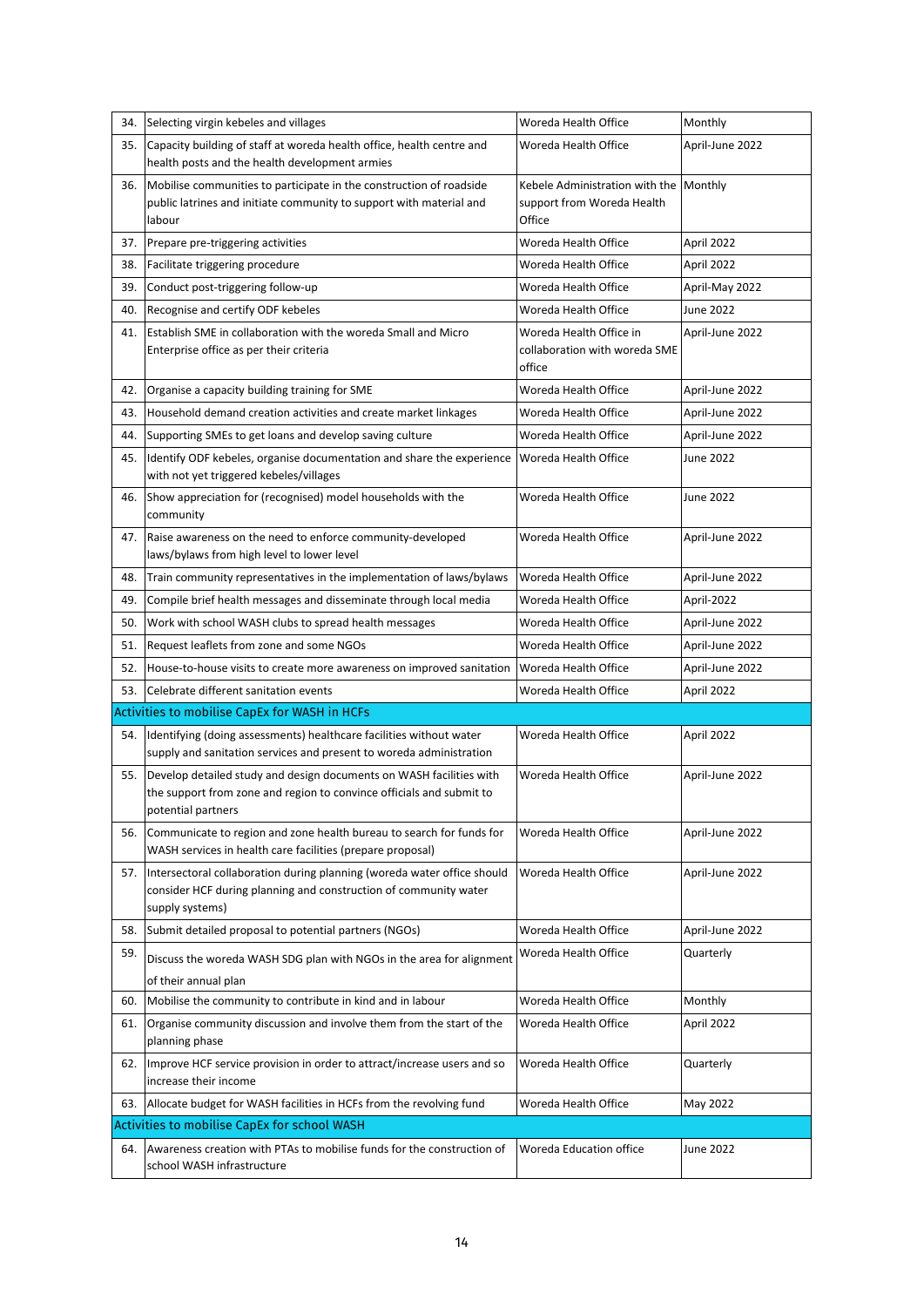| 65. | Awareness creation of communities on their responsibility and<br>contribution to the school            | Schools (PTA)                  | Sep. 2022        |
|-----|--------------------------------------------------------------------------------------------------------|--------------------------------|------------------|
| 66. | Strengthen linkages between communities and the school community                                       | Schools (PTA)                  | Sep. 2022        |
| 67. | Submit proposal (plan) to woreda administrations to allocate budget for<br>school WASH facilities      | Schools (PTA)                  | June 2022        |
| 68. | Use school grants for WASH activities                                                                  | Schools (PTA)                  | October 2022     |
| 69. | Support schools in using their farmland properly                                                       | Schools (PTA)                  | Nov. 2022        |
| 70. | Include WASH infrastructure issues in the annual budget planning                                       | <b>Woreda Education Office</b> | May 2022         |
| 71. | Motivate schools to have finance generating activities like shops                                      | Woreda Education Office        | Oct. 2022        |
| 72. | Work with woreda health office and health extension workers to<br>facilitate SLTSH                     | Woreda Education Office        | Annually         |
| 73. | Check on the school compound sanitation status                                                         | Woreda Education Office        | Annually         |
| 74. | Establish school WASH club in each school                                                              | Schools (PTA)                  | Oct. 2022        |
| 75. | Organise training for school WASH club members                                                         | Schools (PTA)                  | Nov. 2022        |
| 76. | Develop proposals for school WASH facilities and submit to potential<br>partners working in the woreda | <b>Woreda Education Office</b> | Sep. 2022        |
| 77. | Organise awareness creation and discussion sessions on the WASH SDG<br>plan                            | <b>Woreda Education Office</b> | <b>July 2022</b> |

## <span id="page-14-0"></span>**Capital Maintenance Expenditure (CapManEx)**

CapManEx is the cost of rehabilitation of currently broken-down facilities and sustains all existing and future planned water schemes to provide services throughout its design period, ensuring that the established services continue at the same level of performance. This includes the cost of major maintenance or replacement of infrastructure components such as replacing riser pipes for a handpump or replacing a submersible pump in a borehole. It covers the work that goes beyond routine maintenance to repair and replace equipment, to keep systems running. Based on the National Water Policy and Strategy the cost of CapManEx is to be covered by taxes or tariffs depending on context.

### <span id="page-14-1"></span>Required CapManEx

The current 24 broken-down water schemes (19 of them are hand dug wells with handpumps) need ETB 3.38 million for rehabilitation. The woreda also needs to mobilise a total of ETB 764.83 million for the period between 2021-2030 considering the increase in the number of schemes that require CapManEx.

In the woreda WASH SDG plan, ETB 2.35 billion is estimated as CapManEx for household sanitation and hygiene which needs to be covered by the households themselves.

Regarding the institutional WASH facilities, the CapManEx estimate is ETB 47.7 million for the 49 HCFs including the four new planned HCFs and ETB 39.55 million for 88 schools including the ten new planned schools.

### <span id="page-14-2"></span>Challenges for mobilising CapManEx

The challenges for mobilising resources for CapManEx are very similar to the challenges for mobilising funds for capital expenditure.

#### <span id="page-14-3"></span>Strategies and specific activities for mobilising CapManEx

#### Community water supply

- 1. **Lobby government and NGOs to include CapManEx in their annual budget allocation plan:** Major maintenance is not a priority like construction of new infrastructure during planning and budget allocation. Therefore, the WASH sector needs to use all events (workshops and meetings) as an opportunity at woreda, and zone level to create awareness for the government and partners to plan and allocate budget for major maintenance.
- 2. **Tariff revision and lobbying WASHCOs to allocate budget:** WASHCOs with the support from woreda water office organise user discussions to improve water tariffs. The tariff revision, however, should be based on assessments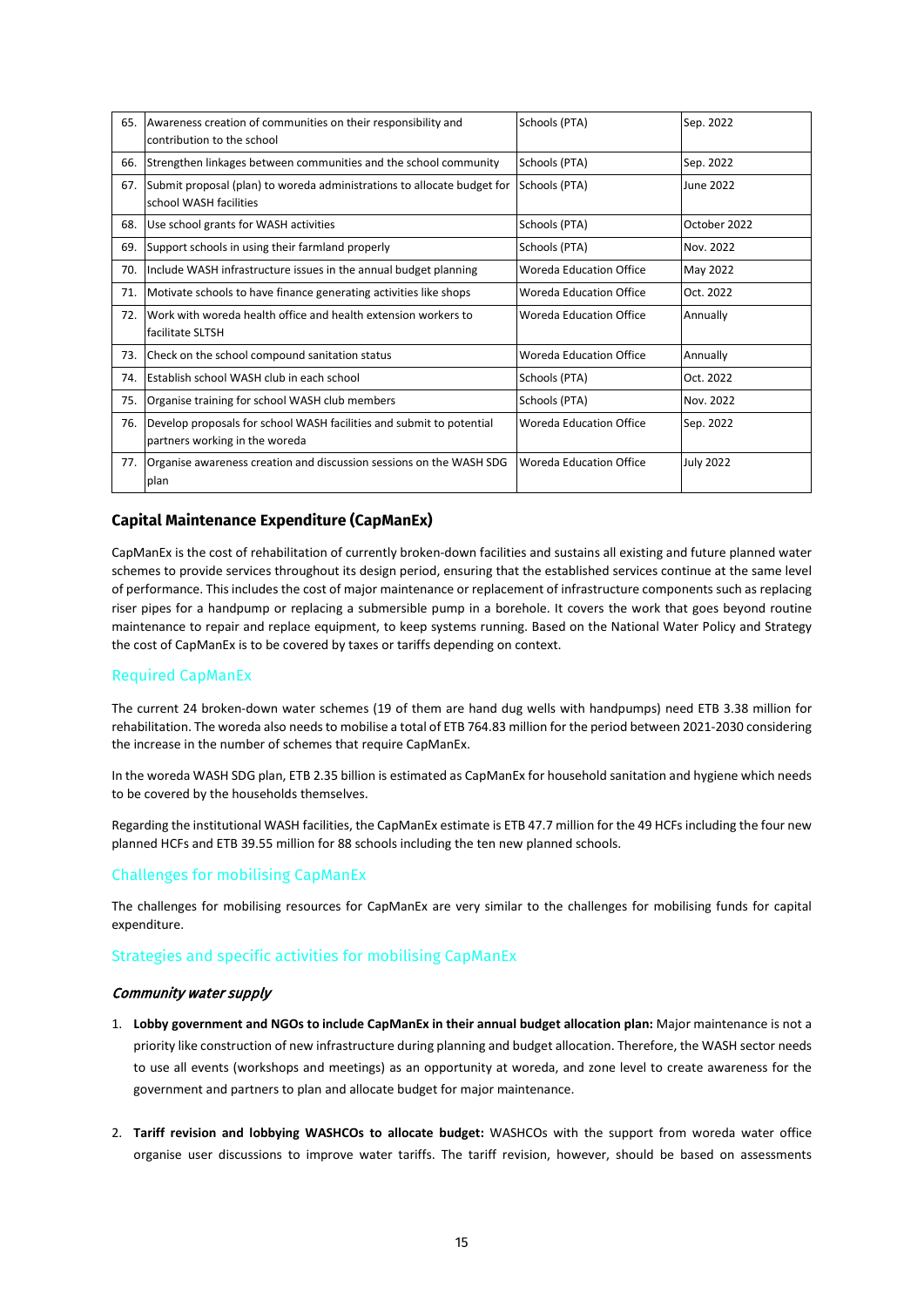conducted by woreda staff with the support of the zonal water office. The woreda also needs to support WASHCOs in opening saving accounts and manage income.

3. **Advocate for households to invest in self-supply water systems:** Households that use their own water source need to be encouraged to cover the cost of CapManEx, but free technical support must be provided.

#### Community sanitation and hygiene

- 1. **Promote market-based sanitation:** Market-based sanitation creates an enabling environment for the supply of affordable latrine spare parts that help the households to maintain and improve their latrines. SMEs that work on sanitation marketing should also be encouraged to work on the maintenance of latrines.
- 2. **Government budget to rehabilitate shared latrines:** Shared latrines are mostly abandoned once they break down. There is an ownership problem within the WASH sector and with communities. The woreda health office needs to allocate budget for the maintenance of those shared latrines.
- 3. **Strengthen post-triggering/ODF follow-up:** The post-triggering/ODF support and house-to-house visits help to identify poorly constructed and broken-down household latrines. During the visit and follow-up, health professionals provide advice and technical support to household owners.

#### School WASH

- 1. **Allocate budget from school internal income:** The school internal income is mostly allocated to different school activities, but the PSTA needs to convince the school management to allocate budget for capital maintenance expenditure.
- **2. Create strong coordination with NGOs.**
- 3. **Work closely with woreda water and health office:** The school WASH activities need to be coordinated with two other important WASH sector offices i.e., the water and health offices. The woreda WASH facility plans need to be integrated within the three WASH sector offices.
- 4. **Increase community contributions:** If the school has no internal income/budget for CapManEx, it can be mobilised from communities with the help of the PTA.

#### Health care facilities

- 1. **Government budget allocation for CapManEx:** Like the new WASH facilities plan, capital maintenance costs need to be allocated and included in the annual HCF plans. The woreda health office also needs to consider this in its annual budget planning.
- 2. **Strengthen intersectoral collaboration:** The health facilities' water systems need technical support from the woreda water office.
- 3. **Create strong coordination with NGOs:** Lobby partners working within the woreda need to include HCF WASH infrastructure rehabilitation in their annual plan. And the SDG plan should be promoted to different partners, especially NGOs working on infection prevention and control.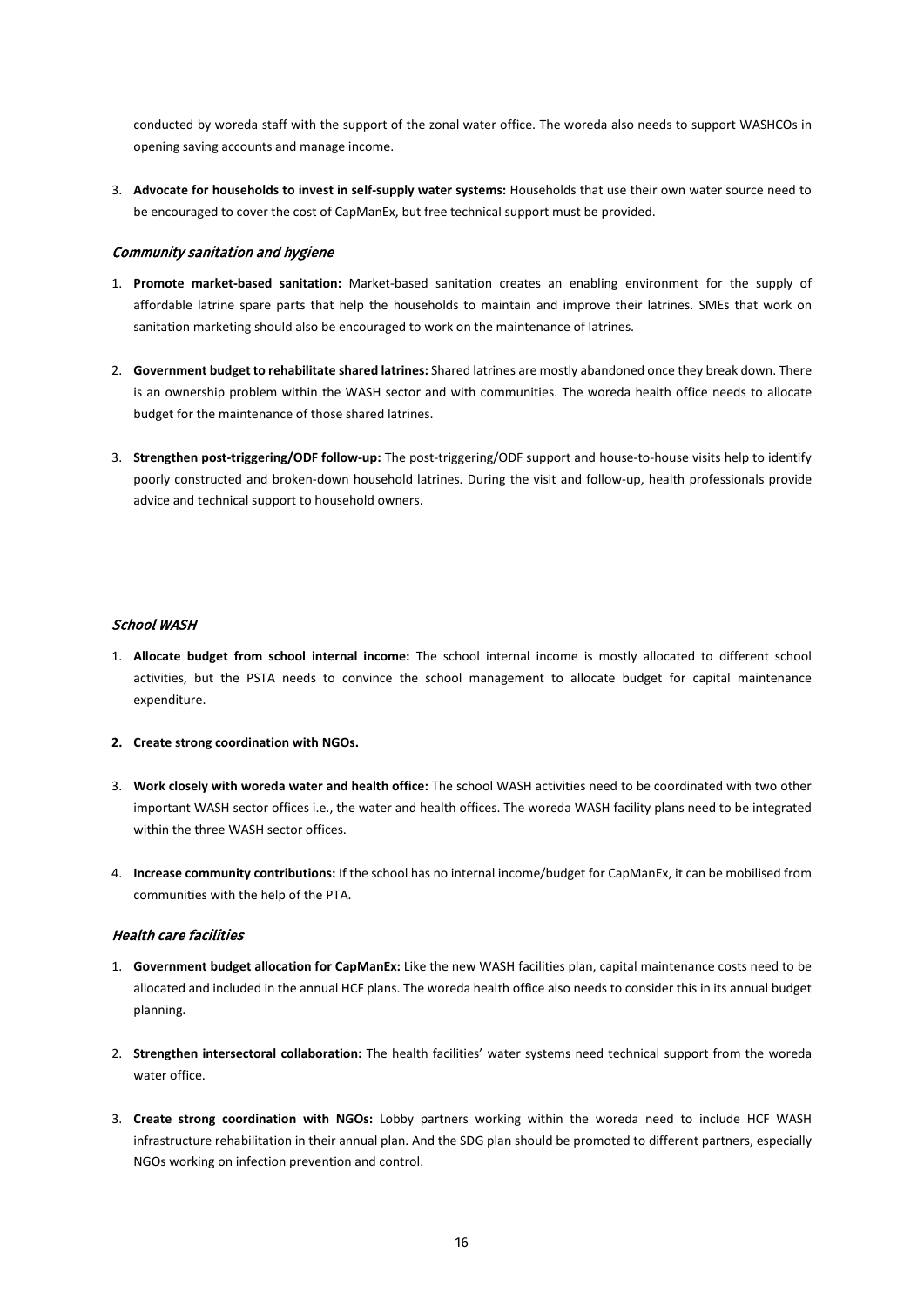<span id="page-16-3"></span>

|  | Table 3: Woreda WASH CapManEx mobilisation strategy implementation plan |  |
|--|-------------------------------------------------------------------------|--|
|--|-------------------------------------------------------------------------|--|

| S.No. | <b>Activities</b>                                                                                   | Responsible<br>organisation               | <b>Time</b>                               |
|-------|-----------------------------------------------------------------------------------------------------|-------------------------------------------|-------------------------------------------|
|       | <b>Activities to mobilise CapManEx for rural water supply</b>                                       |                                           |                                           |
| 1.    | Lobby government and NGOs to include CapManEx in their annual plan<br>and to allocate budget for it | <b>WWERD Office</b>                       | During woreda budget<br>allocation period |
| 2.    | Tariff revision and lobby WASHCOs to allocate budget                                                | <b>WASHCOs and WWERD</b><br>Office        | Annual                                    |
| 3.    | Advocate households to invest in self-supply water sources                                          | <b>WWERD Office</b>                       | Any time                                  |
|       | Activities to mobilise CapManEx for rural sanitation and hygiene                                    |                                           |                                           |
| 4.    | Promote market-based sanitation                                                                     | Woreda Health Office                      | April 2022                                |
| 5.    | Government budget to rehabilitate shared latrines                                                   | Woreda Health Office                      | September 2022                            |
| 6.    | Strengthening post-triggering/ODF follow-up                                                         | <b>HEWs with kebele</b><br>administration | April-May 2022                            |
|       | <b>Activities to mobilise CapManEx for WASH in HCFs</b>                                             |                                           |                                           |
| 7.    | Government budget allocation for CapManEx                                                           | Woreda Health Office                      | September-2022                            |
| 8.    | Strengthen intersectoral collaboration                                                              |                                           | Quarterly                                 |
| 9.    | Create strong coordination with NGOs to support WASH activities in<br><b>HCFs</b>                   | Woreda Health Office                      | Quarterly                                 |
|       | <b>Activities to mobilise CapManEx for school WASH</b>                                              |                                           |                                           |
| 10.   | Create strong coordination with NGOs to support school WASH<br>activities                           | <b>Woreda Education Office</b>            | April 2022                                |
| 11.   | Work closely with woreda water and health office                                                    | <b>Woreda Education Office</b>            | March 2022                                |
| 12.   | Increase community contribution                                                                     | Schools (PTA)                             | Nov. 2022                                 |
| 13.   | Allocate budget from school internal income                                                         | Schools (PTA)                             | Oct. 2022                                 |

# <span id="page-16-0"></span>**Operational expenditure (OpEx)**

OpEx is the cost of operating the system (e.g., electricity or diesel to run pumps, pump operator or caretaker salaries, chlorine to disinfect etc.) as well as servicing and other preventative maintenance or minor corrective repairs. Minor maintenance is routine. It is maintenance needed to keep systems running at design performance but does not include major repairs or renewals. Operational expenditure also includes household coping costs where households spend money to achieve a satisfactory level of service, i.e., cleaning products for sanitary facilities, energy costs, etc. According to the National Water Policy and Strategy, operation and minor maintenance costs must be fully covered by tariffs.

# <span id="page-16-1"></span>Required OpEx

The woreda has planned ETB 499 million for operational expenditure of the water supply schemes during the period 2019- 2030, a total of around ETB 1.53 billion for sanitation and hygiene household facilities, ETB 11.4 million for operation and preventive/minor maintenance of HCFs and ETB 8.2 million for school WASH facilities.

# <span id="page-16-2"></span>Challenges to mobilising OpEx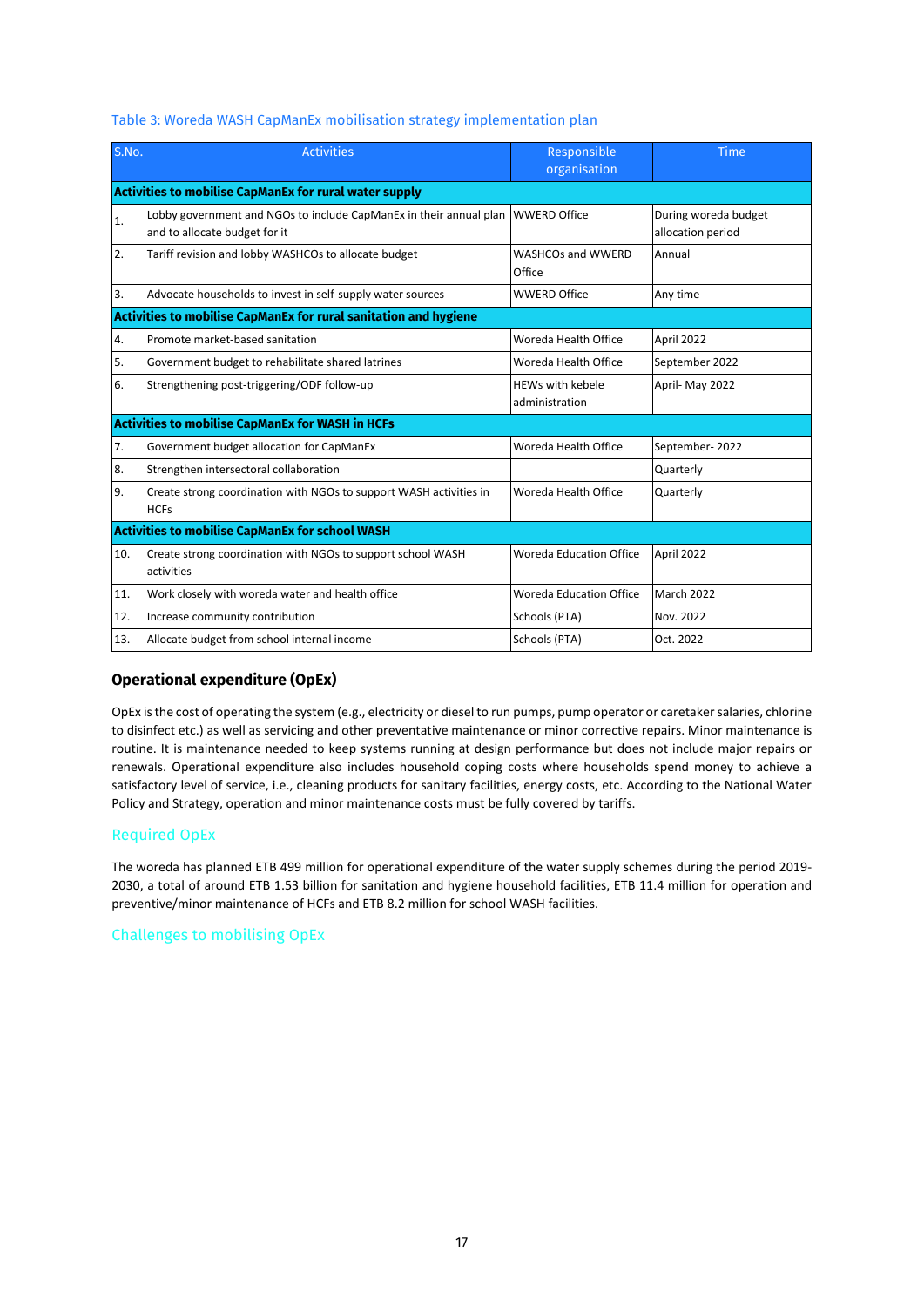#### Water supply

- •Low community participation in scheme related activities that contribute to the sustainability of existing water schemes, like paying for water use, contributing to preventive and minor maintenance
- •Lack of community awareness and ownership of water schemes
- •Unavailability of spare parts close to the community and the high cost of inflation
- •Weak capacity of WASHCOs and caretakers to mobilise users and undertake preventive measures

#### Rural sanitation and hygiene

- •Awareness gap and negligence of individual households to take care of their household latrines
- •Difficult to visit/supervise every household by the health extension workers
- •Individual economic status

#### Institutional WASH (HCFs and School)

- •Lack of commitment and regular follow-up on school WASH infrastructure
- •No responsible body for management of school WASH facilities
- •WASH clubs are not trained on WASH facilities management

### <span id="page-17-0"></span>Strategies and specific activities to mobilise finance for OpEx

#### Community water supply

- 1. **Create a regular water scheme inspection programme to strengthen preventive maintenance:** Introduce and train WASHCOs as well as communities to regularly inspect the water system for proper functioning. Scheduled preventive maintenance ensures water schemes provide sustainable services without breakdowns. The scheduled preventive maintenance includes cleaning and replacement of fast-moving parts.
	- a. Woreda water office scheme administration team supports WASHCOs in developing a regular water scheme follow-up schedule
	- b. Establish regular reporting mechanism for WASHCOs and create immediate feedback provision system
	- c. Awareness creation for user communities to take care of the water schemes
	- d. Capacity building training for WASHCOs and caretakers
	- e. Encourage WASHCOs to open a saving account, collect tariffs and set up an accountability mechanism.
- 2. **Establish and strengthen WASHCOs**: Establish WASHCOs from direct users, train them in the management of water schemes and encourage them to mobilise and collect user tariffs for OpEx.
	- a. Elect WASHCOs according to the government guideline
	- b. Train WASHCOs on their roles and responsibilities
	- c. Capacitate WASHCOs to open saving accounts, collect tariffs and set accountability mechanisms
	- d. Establish regular auditing mechanisms and reporting to user communities
	- e. Support WASHCOs in developing local bylaws.
- 3. **Improve water tariffs and avoid ad-hoc collection:** Fix tariffs for all water schemes together with the user community based on an OpEx cost recovery rate. Timely tariff collection for regular operation and preventive maintenance.
	- a. Improve water tariffs based on actual market inflation and the community's ability to pay
	- b. Encourage users to pay timely
	- c. Follow the bylaws developed with the involvement of users.
- 4. **Strengthen WASHCOs' bylaws**: WASHCOs develop bylaws to enforce tariff collection, and scheme management including penalties for lack of timely payment.
	- a. Organise sessions with the community to develop user bylaws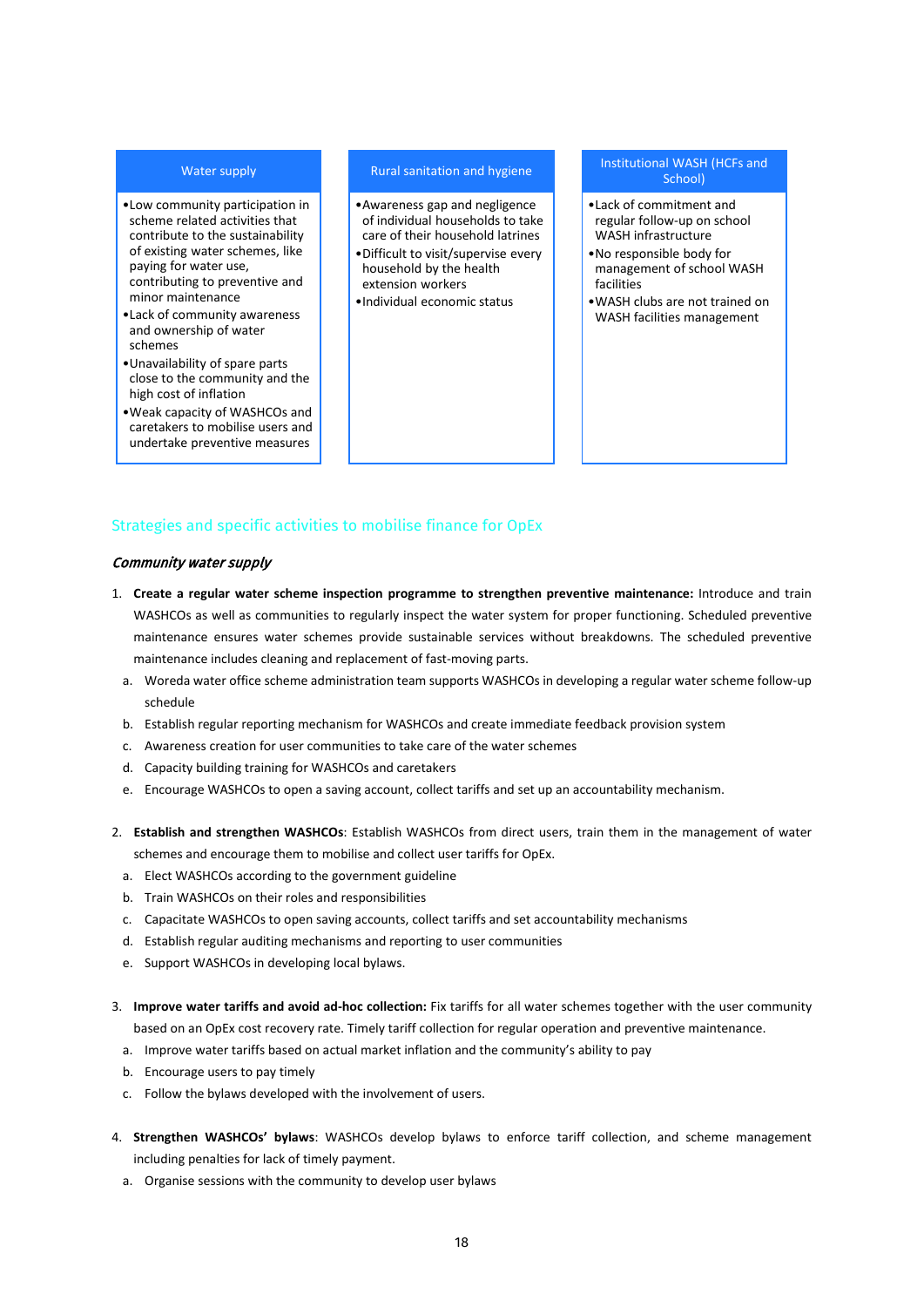- b. Take into account the community's economic status when drawing up the bylaws
- c. Share the bylaws with the kebele administration.
- 5. **Awareness raising of user community and woreda officials**: Create ownership at community level so that the scheme can be used wisely without much government intervention and with minimum support from the woreda.
- 6. **Establish WASHCO accountability mechanisms**: create auditing and reporting mechanisms that will build trust between WASHCOs and users.
	- a. Support WASHCOs to publish receipts
	- b. Link their income to the woreda finance office
	- c. Conduct annual audit
	- d. Share the audit report with the user community.

## Community sanitation and hygiene

- **1. Community awareness creation:** Regular community awareness creation by the health extension workers through either meetings or house-to-house visits. Use of different IEC/BCC materials helps to maximise this.
- **2. Mobilise community to take care of roadside public latrines:** The public latrines built at the roadside as part of OD prevention need the attention of HEWs and administration. Because shared latrines are not owned by somebody.

### **HCF WASH**

**1. Assign or recruit staff to take care of WASH facilities:** The HCFs need to recruit or assign an employee for the management and operation of WASH facilities.

#### School WASH

- 1. **Strengthen school WASH clubs:** School WASH clubs need to be established and strengthened. Training them on operation and management in collaboration with health and water offices and enabling them to take full responsibility for operating the school WASH facilities.
	- a. Establish school WASH clubs to manage the school WASH facilities
	- b. Organise and train school WASH clubs

#### **2. Influence schools to allocate budget for operational cost**

- a. Create awareness with the school community on the importance of operation and maintenance of WASH facilities
- b. Allocate budget for operational cost from internal income
- c. Assign a focal person to follow up the WASH facilities operation and management activities.
- <span id="page-18-0"></span>3. **Orientation to school community:** Regular orientation to students is very important for the proper use of school WASH facilities.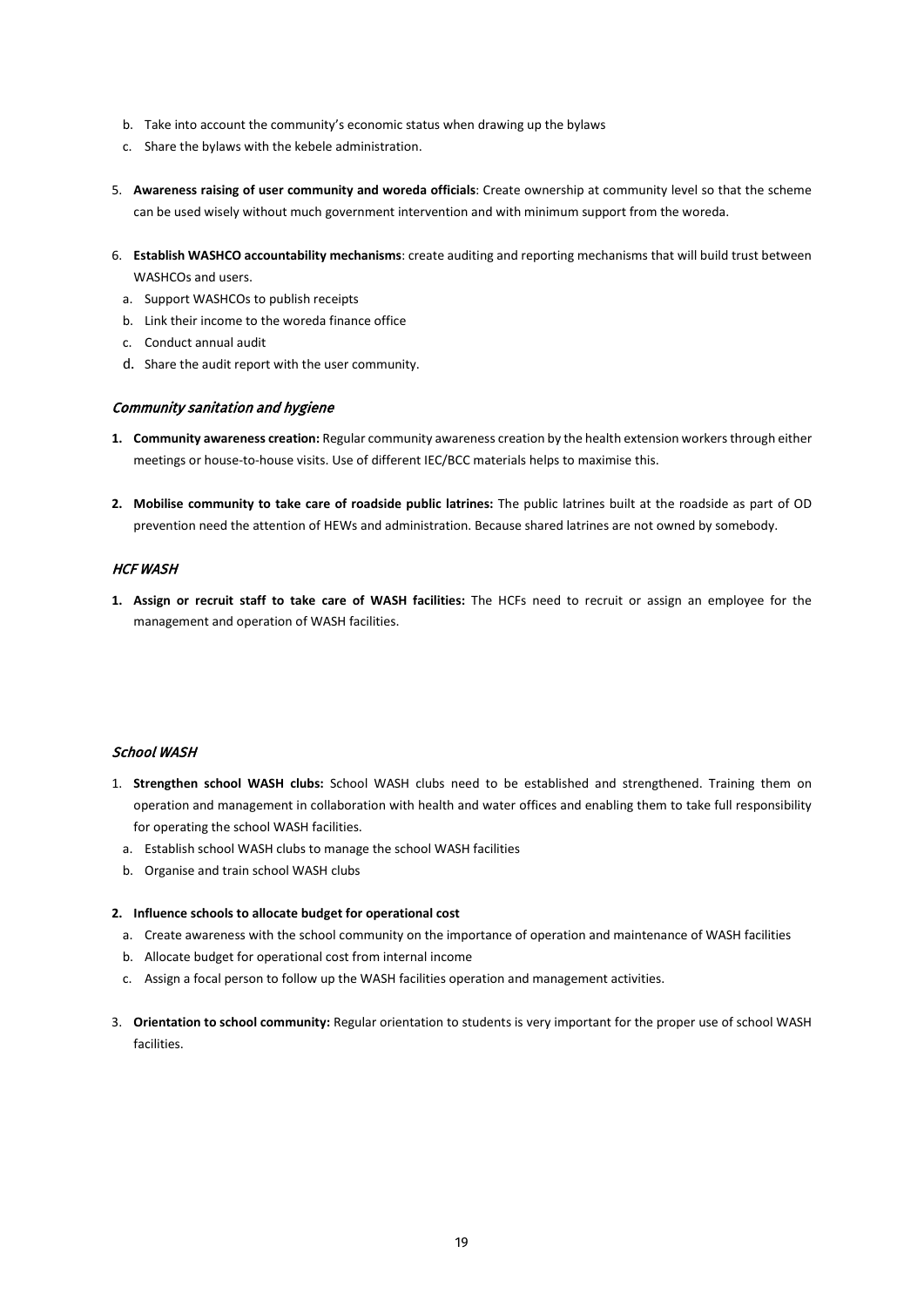|  | Table 4: Woreda WASH OpEx mobilisation strategy implementation plan |  |  |
|--|---------------------------------------------------------------------|--|--|
|--|---------------------------------------------------------------------|--|--|

| S.No.                                                     | <b>Activities</b>                                                                                                             | Responsible<br>organisation                 | Time                                |  |  |
|-----------------------------------------------------------|-------------------------------------------------------------------------------------------------------------------------------|---------------------------------------------|-------------------------------------|--|--|
| <b>Activities to mobilise OpEx for rural water supply</b> |                                                                                                                               |                                             |                                     |  |  |
| 1.                                                        | Woreda water office scheme administration department supports WASHCOs to<br>develop a regular water scheme follow-up schedule | <b>WWERD office</b>                         | Quarterly                           |  |  |
| 2.                                                        | Develop regular reporting mechanism for WASHCOs and create an immediate<br>feedback provision system                          | <b>WWERD office</b>                         | Monthly                             |  |  |
| 3.                                                        | Awareness creation of user communities to take care of the water scheme                                                       | <b>WWERD office</b>                         | Any time                            |  |  |
| 4.                                                        | Capacity building training for WASHCOs and caretakers on their roles and<br>responsibilities                                  | <b>WWERD office</b>                         | Twice a year                        |  |  |
| 5.                                                        | Initiate WASHCOs to open a saving account, collect tariffs and set accountability WWERD office<br>mechanism                   |                                             | Any time                            |  |  |
| 6.                                                        | Elect WASHCOs according to the government guideline criteria                                                                  | <b>WWERD office</b>                         | Per two years                       |  |  |
| 7.                                                        | Support WASHCOs to open saving account, collect tariffs and set accountability<br>mechanism                                   | <b>WWERD office</b>                         | At the project<br>handover time     |  |  |
| 8.                                                        | Establish regular auditing mechanism and report back to user communities                                                      | <b>WWERD office</b>                         | Annual                              |  |  |
| 9.                                                        | Support WASHCOs to help users to develop their local bylaws                                                                   | <b>WWERD office</b>                         | Up to end of<br>September           |  |  |
| 10.                                                       | Improving water tariffs based on the actual market inflation and capacity of the<br>user community                            | <b>WASHCOs with WWERD</b><br>office         | Annually                            |  |  |
| 11.                                                       | Encourage users to pay timely                                                                                                 | WASHCOs                                     | During fee collection               |  |  |
| 12.                                                       | Follow the bylaws developed with user agreement                                                                               | <b>WASHCOS</b>                              | Quarterly                           |  |  |
| 13.                                                       | Organise discussion session with the community to develop user bylaws and<br>link the bylaws to the kebele administration     | WASHCOs                                     | Quarterly                           |  |  |
| 14.                                                       | Support WASHCOs to print receipts                                                                                             | <b>WWERD office Zonal</b><br>finance office | Annually at the end of<br>September |  |  |
| 15.                                                       | Link their income with woreda finance office                                                                                  | <b>WASHCOS</b>                              | annually                            |  |  |
| 16.                                                       | Conduct audits annually                                                                                                       | WASHCOs                                     | Annually                            |  |  |
| 17.                                                       | Share the audit report with the user community                                                                                | WASHCOs                                     | Annually                            |  |  |
|                                                           | Activities to mobilise OpEx for rural sanitation and hygiene                                                                  |                                             |                                     |  |  |
| 18.                                                       | Community awareness creation on the safe management of household latrines                                                     | <b>Health Extension</b><br>Workers (HEWs)   | Monthly                             |  |  |
| 19.                                                       | Supervision of the community roadside public latrines                                                                         | <b>HEWs</b>                                 | Weekly                              |  |  |
|                                                           | <b>Activities to mobilise OpEx for WASH in HCFs</b>                                                                           |                                             |                                     |  |  |
| 20.                                                       | Assign or recruit staff to manage WASH facilities                                                                             | <b>HCFs</b>                                 | April 2022                          |  |  |
|                                                           | <b>Activities to mobilise OpEx for school WASH</b>                                                                            |                                             |                                     |  |  |
| 21.                                                       | Establish school WASH club to manage the school WASH facilities                                                               | Schools/PTA                                 | Sep. 2022                           |  |  |
| 22.                                                       | Organise and train school WASH clubs                                                                                          | Schools/PTA                                 | Oct. 2022                           |  |  |
| 23.                                                       | Create awareness with school communities on the importance of operation and<br>maintenance of WASH facilities                 | Schools/PTA                                 | Sep. 2022                           |  |  |
| 24.                                                       | Allocate budget for operational cost from internal income                                                                     | Schools/PTA                                 | Oct. 2022                           |  |  |
| 25.                                                       | Assign a focal person to follow up the WASH facilities operation and<br>management activities                                 | Schools/PTA                                 | June 2022                           |  |  |

# <span id="page-19-0"></span>**Expenditure on Direct Support (ExDS)**

ExDS are salary and non-salary costs for setting up and carrying out monitoring of services, routine technical assistance, and training (and re-training) of service providers such as WASHCOs and utilities. Based on National Water Policy and Strategy, the investment for ExpDS is to be fully covered from taxes.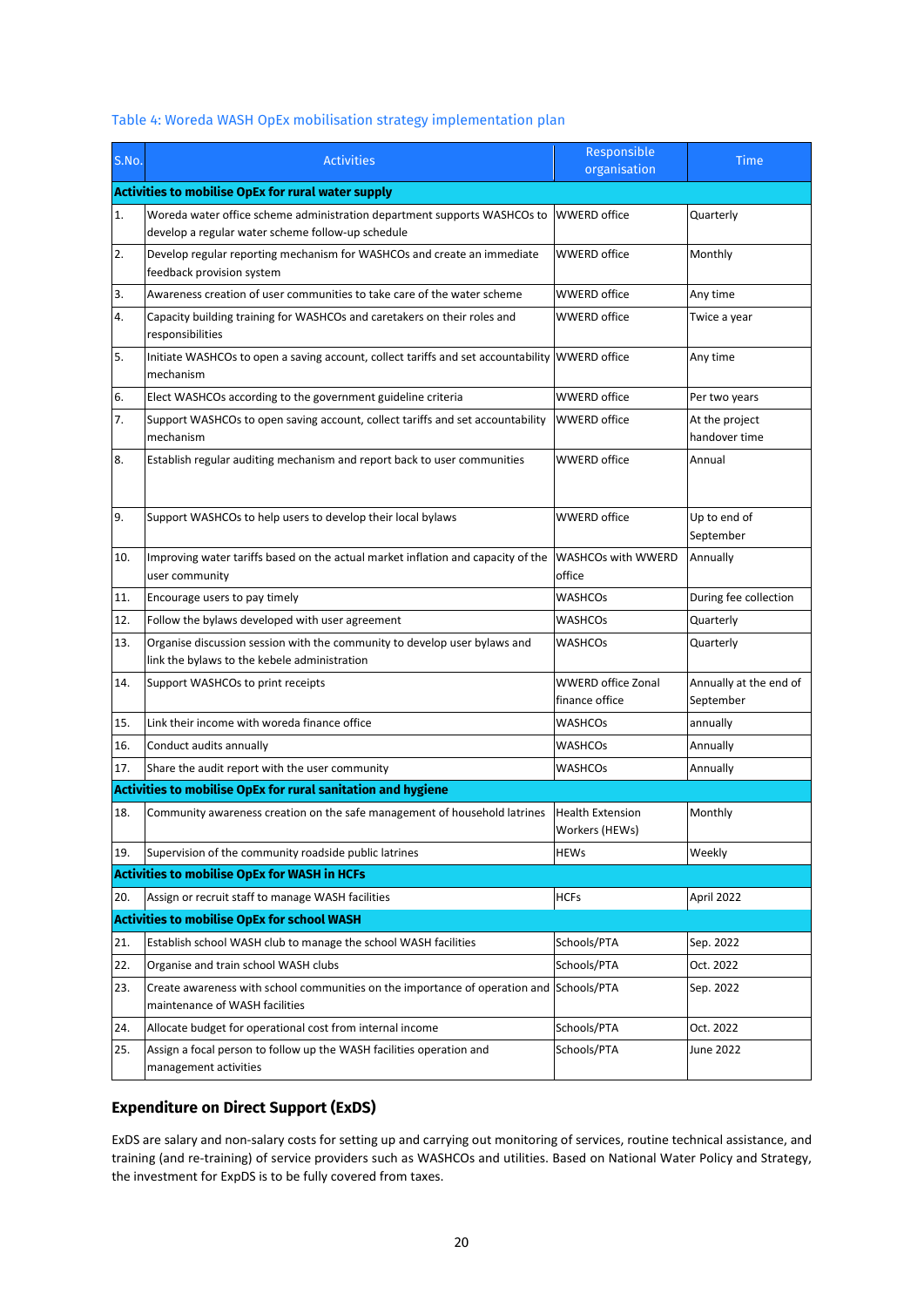# <span id="page-20-0"></span>Required ExDS

The water sector requires ETB 158 million in direct support costs over the period 2019-2030 to implement the planned basic water supply service activities for the woreda population. The health office requires ETB 222.19 million for post-triggering support, post-ODF follow-up and IEC/BCC material production and distribution and ETB 15.3 million to support the WASH activities of HCFs. The woreda education office also allocated ETB 9.45 million to support school WASH activities.

### <span id="page-20-1"></span>Challenges to mobilise ExDS

- Shortage of staff at woreda WASH sector offices to provide strong support to kebeles
- Lack of logistics like vehicles, motorbikes, and computers
- Lack of capacity building programmes in the government annual plan
- Gap in understanding the national and regional level policies, strategies, guidelines, and manuals
- No training on the emerging technologies and software

### <span id="page-20-2"></span>Strategies and specific activities to mobilise ExDS

- 1. **Create an enabling environment for the WASH sector to facilitate the implementation of the woreda WASH SDG master plan**: The desired number of staff at the woreda water office need to be present according to the civil service structure of each office. Lack of budget has limited the recruitment of staff approved under the civil service structure. Achieving the SDG plan without having full technical and supportive staff is difficult. The woreda WASH SDG master plan needs to be introduced and advocated for with stakeholders. It requires the involvement of many WASH stakeholders. The technical and administrative staff at woreda level require a refreshment training that motivates them to undertake their regular activities. Provision of hand tools and providing technical training to caretakers is also needed.
	- a. Negotiate with woreda administration to recruit additional skilled staff
	- b. Include capacity building training programmes in the woreda annual plan
	- c. Conduct integrated refresher trainings on different topics (technical and policy)
	- d. Coach staff appropriately to use their potential effectively
	- e. Incorporate HR and logistics plan in the annual sector plan.

| S.No.                                                                                                          | <b>Activities</b>                                                                                         | <b>Responsible organisation</b> | <b>Time</b>      |  |  |  |
|----------------------------------------------------------------------------------------------------------------|-----------------------------------------------------------------------------------------------------------|---------------------------------|------------------|--|--|--|
| Activities to mobilise ExDS for rural water supply, sanitation/hygiene and Institutional (school and HCF) WASH |                                                                                                           |                                 |                  |  |  |  |
| 11.                                                                                                            | Negotiate with woreda administration to recruit additional skilled staff                                  | All woreda WASH offices         | Sep. 2022        |  |  |  |
| $\overline{2}$ .                                                                                               | Include capacity building training programmes in the woreda annual plan                                   | All woreda WASH offices         | Oct. 2022        |  |  |  |
| l3.                                                                                                            | Conduct integrated refresher trainings on different topics (technical and policy) All woreda WASH offices |                                 | Sep. 2022        |  |  |  |
| $\overline{4}$                                                                                                 | Coach staff appropriately to use their potential effectively                                              | All woreda WASH offices         | Oct. 2022        |  |  |  |
| I5.                                                                                                            | Incorporate HR and logistics plan in the annual sector plan                                               | All woreda WASH offices         | <b>June 2022</b> |  |  |  |

#### <span id="page-20-3"></span>Table 5: Woreda WASH ExDS mobilisation strategy implementation plan